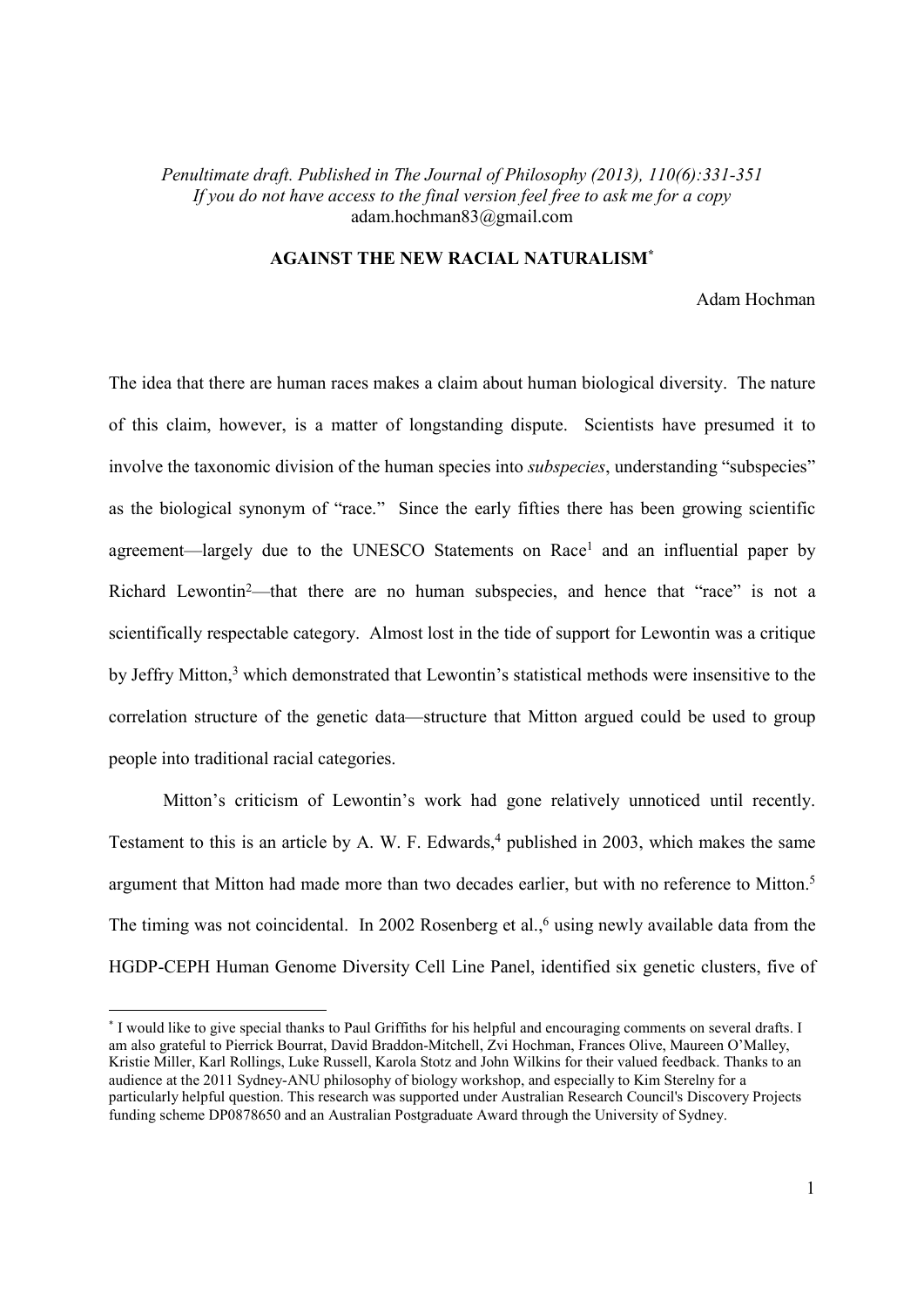which roughly correspond to major geographic regions. This study confirmed Lewontin's finding that racial classification accounts for very little (around 5%) of the overall human genetic diversity, while appearing to offer some support to the view that when the correlation structure of genetic data is analyzed, clusters emerge which (at least roughly) correspond to a traditional racial taxonomy.

How to best interpret these findings is still being debated. The Mitton/Edwards critique of Lewontin has gained support from Neven Sesardic<sup>7</sup> in his recent attempt to revive race as a legitimate scientific category. He argues that philosophers, most of whom are social constructionists about race, attend insufficiently to the science on the topic. Yet, according to Sesardic, we can no more trust the words of scientists, whom he believes self-censor on this politically sensitive issue. "A poll about views of race," he quotes Henry Harpending as saying, "would be like a poll about Marxism in East Germany in 1980. Everyone would lie."<sup>8</sup> Philosophers tell, but do not know. Scientists know, but will not tell.

Against this mood of extreme skepticism, and against racial naturalism, I will argue that the science, when properly understood, actually supports social constructionism about race. My critique is based on two main arguments. The first is that the criteria race naturalists apply to humans are not consistent with those applied to define subspecies in nonhuman animals, and that no rationale has been given for this differential treatment. The second is that the continental clusters appealed to by race naturalists are biologically superficial groupings that should not be elevated to subspecies status. Race naturalists have been too hasty in their racial interpretation of genetic clusters. The science has moved on since the early seventies, but it has vindicated, rather than contradicted the view that there are no human subspecies.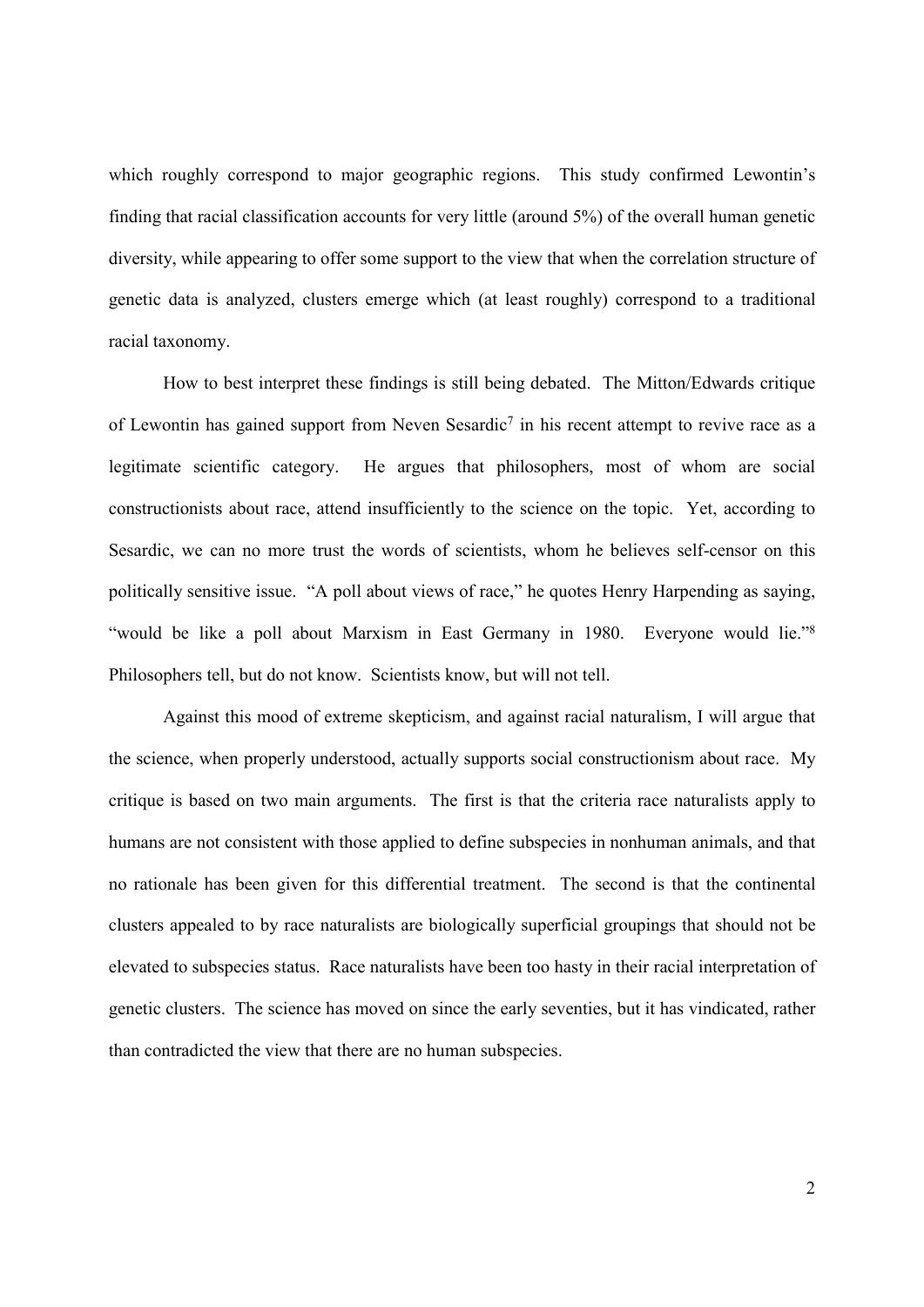## I. RACIAL NATURALISM AND SOCIAL CONSTRUCTIONISM ABOUT RACE

Racial naturalism is the view that humans can be divided into subspecies, and that "race" is therefore a valid scientific category. In this paper I focus on *genetic* naturalism about race. There are other naturalistic accounts of race: Robin Andreasen's<sup>9</sup> cladistic approach, Philip Kitcher's<sup>10</sup> definition of races as reproductively isolated populations, and Massimo Pigliucci and Jonathan Kaplan's<sup>11</sup> "ecotype" account. Genetic naturalism about race diverges from these accounts in three important respects, aside from its genetic focus. First, genetic naturalism about race is usually supposed to vindicate a traditional racial taxonomy, rather than to redefine racial categories based on new theories and new findings. Second, genetic naturalism about race has a *phenetic*, rather than a *cladistic* approach to taxonomy. In other words, it focuses on genetic (and supposedly genetically determined phenotypic) differences between populations, rather than on genetically inferred evolutionary relationships between populations. Third, this is the account of race that is mobilized to support racial claims of intellectual, cultural, and moral superiority (this is sometimes referred to as "ogre naturalism").<sup>12</sup> Henceforth, "racial naturalism" will be used to refer specifically to genetic naturalism about race.

Racial naturalism depends not only on the validity of human subspecies classification, but also more generally on the taxonomic validity of the "subspecies" category itself. It is important to note that the subspecies concept has been the focus of considerable debate over the last century. In 1953 Edward Wilson and William Brown argued that "the subspecies concept is the most critical and disorderly area of modern systematic theory."<sup>13</sup> This view is still commonly held. Robert Zink, for instance, found that "Mitochondrial DNA sequence data reveal that 97% of continentally distributed avian subspecies lack the population genetic structure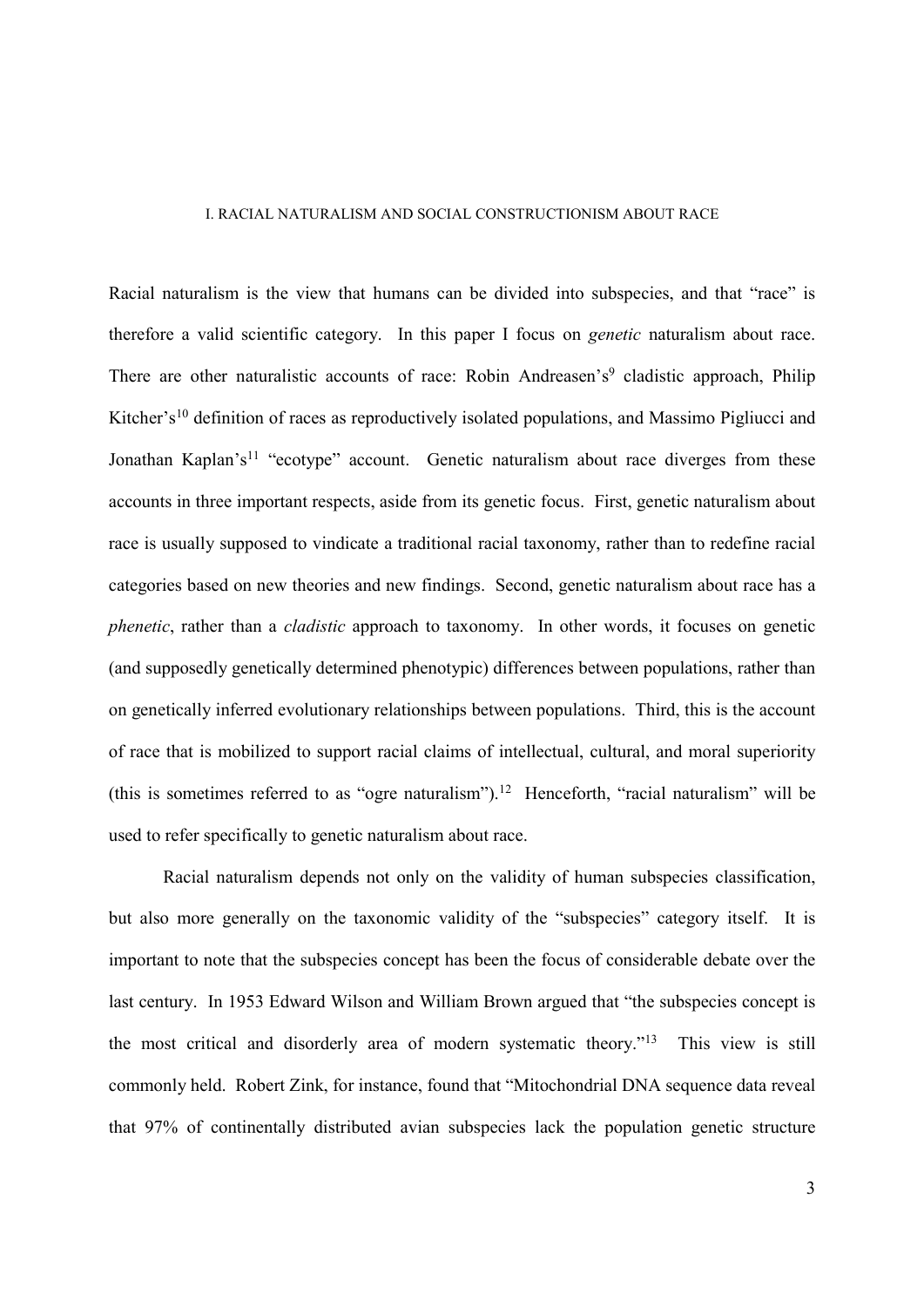indicative of a distinct evolutionary unit."<sup>14</sup> Phenetics, in particular, has attracted strong criticism.<sup>15</sup> Daniel Mulcahy describes a recent trend in eliminating subspecies altogether: "Discrete, diagnosable lineages are elevated to specific [species] status, while those that show clinal [gradual] variation and/or appear to represent ecological pattern classes are placed in synonymy with the parent species and the subspecific epithets are disregarded."<sup>16</sup> The debate surrounding racial naturalism does not take place against anything like a stable scientific backdrop.

For the purposes of this paper it will be useful to temporarily "black box" the question about the general validity of taxonomic divisions below the species level. We can proceed under the provisional assumption that "subspecies" is an orderly scientific category, and that for racial naturalism to be defensible "race" must offer a nonarbitrary and nonvague representation of human genetic diversity and population structure, and, as a result, lead us towards achieving farranging explanatory goals (for example, in biomedicine). Since biology's "modern synthesis" and the demise of species essentialism, there is no imperative to be essentialist about subspecies. However, as Guido Barbujani argues, "no classification is useful if the classification units are vague or controversial."<sup>17</sup> "Races" would have to be robust, biological kinds.

Social constructionism about race is the view that our racial categories are predominantly determined by social factors, even though some of their inclusion criteria will be biological. The title "social constructionism" has an unfortunate implication: that race, as a social construction, has no biological correlate. This is how race naturalists tend to interpret social constructionism.<sup>18</sup> Yet this is a straw-man characterization of the constructionist position. Lisa Gannett writes that for the constructionist, "race is socially constructed by enlisting biological differences and investing these with socio-cultural meanings."<sup>19</sup> Gannett's definition discounts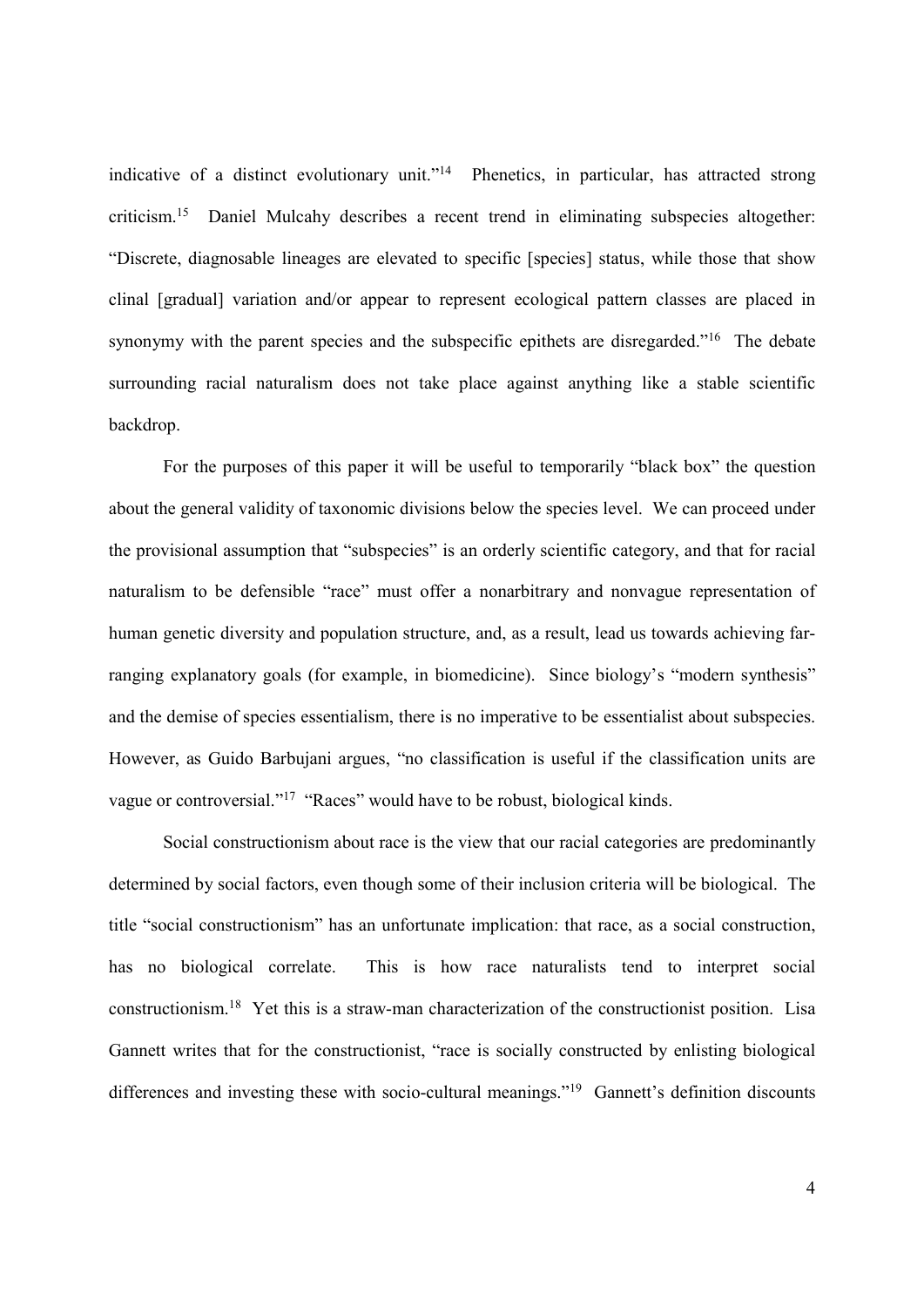an interpretation of social constructionism which would suggest that racialized groups have no biological correlates, while leaving open the possibility that "race" is correlated with only the most superficial (if sometimes medically and forensically useful) biological features.

The danger is to present the debate as a simple dichotomy, with social constructionists arguing that "race" is merely human projection (and prejudice) and race naturalists arguing that it is a biological fact, imposed on us by the world. A continuum is more reflective of the positions that are actually held, with "pure social construction" on one end, "exemplar natural kind" on the other, and everyone in the debate placed somewhere along the continuum. Yet even this is misleading, for two reasons. Firstly, the "no biological correlate" end of the continuum is not an extreme version of social constructionism, but a different view altogether. To hold this view one would have to argue that skin color, a prototypically biological feature, is not correlated with racialized groups. As social constructionists often point out, skin color and "race" do come apart, but nobody argues that people racialized as "white" have, on average, darker complexions than people racialized as "black," or that skin color varies randomly. Secondly, a continuum from "pure social construction" to "natural kind" is misleading because it is unidimensional. It would suggest that there is one way of "carving the world at its joints" and that a racial taxonomy, at one extreme, fails to even scratch nature's joints, and, at the other extreme, represents deep cuts in nature. This is metaphysically dubious. As Kitcher argues in his useful discussion on the future of "race," "there is a nondenumerable infinity of possible accurate maps we could draw for our planet," and there is "no feasible project of inquiry (singular) that aims at a complete account of our world, but rather many inquiries driven by specific questions we find it important to answer."<sup>20</sup>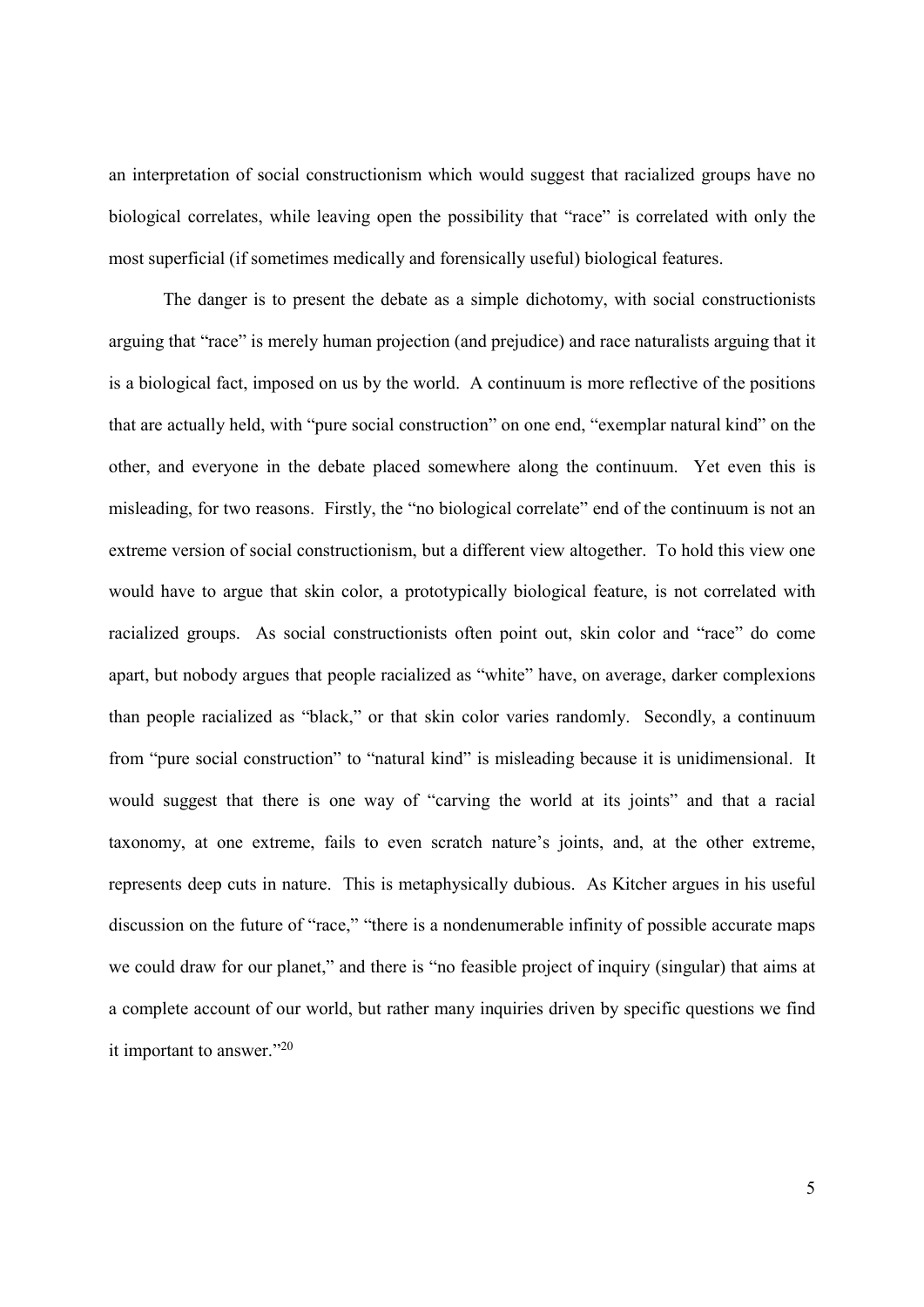The metaphysical problem is best illustrated by its practical counterpart. Racial labels may be more or less useful proxies for biological variation in different scientific disciplines, and each discipline may support racial naturalism or social constructionism to a greater or lesser extent. It is crucial that these points be separated. For instance, forensic anthropologists are able to allocate skulls, with fairly high accuracy, to the racialized group with which the deceased would have been identified. Does this show that racial labels are useful proxies for biological variation in physical forensic anthropology? Yes. Does this support racial naturalism? No. Why? Because forensic anthropologists translate trait measurements to the "racial" taxonomies societies use, or would have used, to describe missing persons; they do not generally ask whether those taxonomies are scientifically valid. When they do it is in a research context, and their answer is firmly negative.<sup>21</sup> Forensic anthropologists are also able to allocate skulls to groups that are separated culturally, linguistically, politically, and historically, and at a finer grain than a racial taxonomy offers. "Race" latches on to human morphological variation, but in a crude way. Forensic anthropologists use racial classification, but this is because we, the public, classify our missing persons racially, not because it is a precise or privileged representation of human morphological diversity.

The debate between race naturalists and social constructionists is best framed not as a dichotomy, nor a continuum, but as a discussion worth having in various scientific, philosophical, and political contexts. This discussion may one day end in eliminativism about race. In the meantime, the social constructionist will expect correlations between racialized groups and various traits. Yet she will, in Gannett's words, expect such correlations to be "statistical not universal, local not global, contingent not necessary, and accidental not lawful, and expect their corresponding cuts in nature to be interest-relative not mind-independent,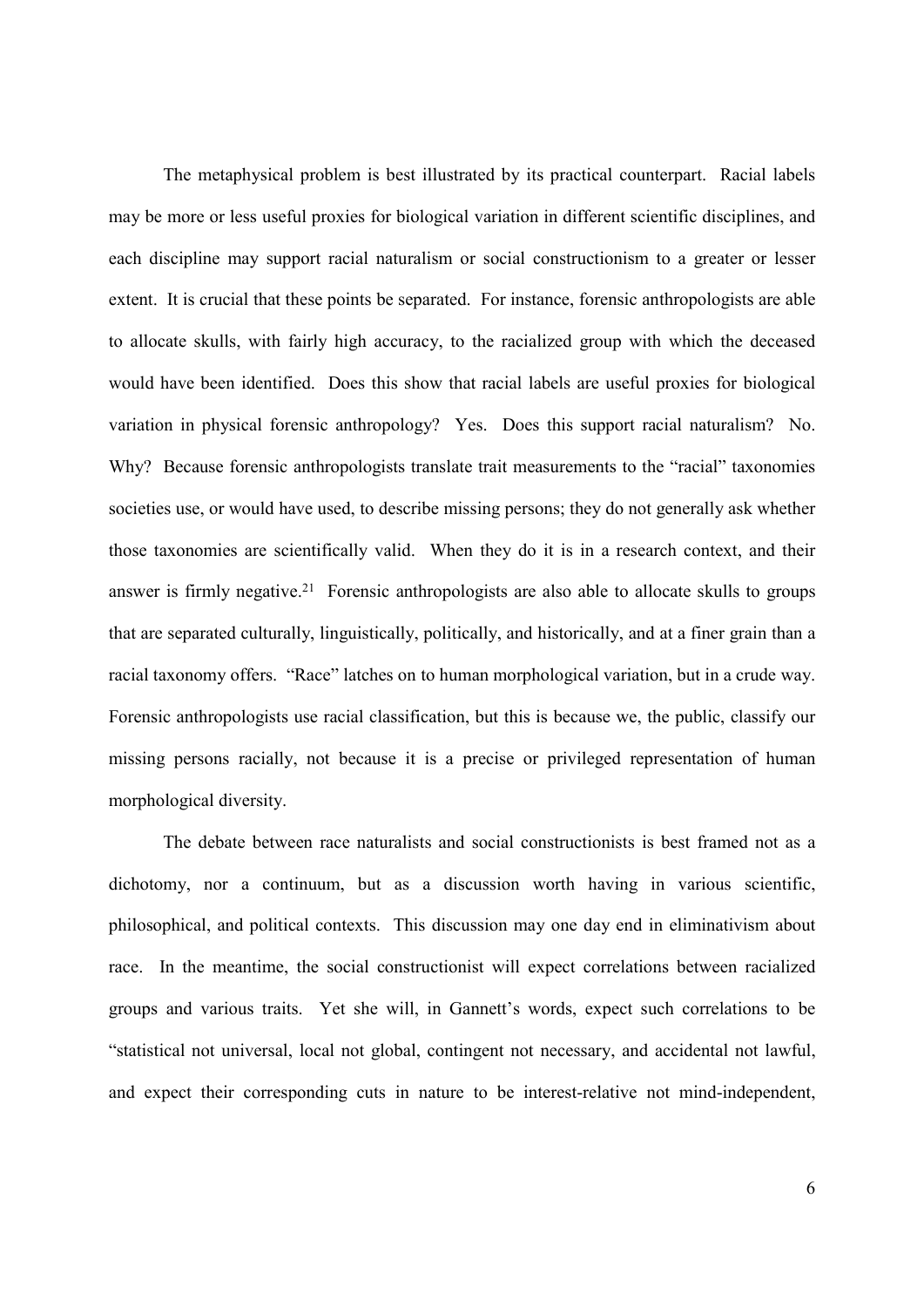dynamic not static, indeterminate not determinate, many not few, overlapping not nonoverlapping, and superficial not deep."<sup>22</sup> Having framed the debate along these lines, let us consider the arguments for racial naturalism.

### II. THE PRACTICAL AND THEORETICAL ARGUMENTS FOR RACIAL NATURALISM

In his 1972 article "The Apportionment of Human Diversity" Lewontin demonstrated that, on a locus-by-locus basis, around 85.4% of the overall human genetic diversity resides within any given continental population, so roughly within the traditional "racial" groups. Another 8.3% of our genetic diversity, he showed, is accounted for by genetic variation within racialized groups. The remaining 6.3% of the total human genetic diversity is specific to racialized groups. "Racial classification," Lewontin concludes, "is now seen to be of virtually no genetic or taxonomic significance."23

Lewontin's analysis of the apportionment of human genetic diversity has been confirmed by numerous studies.<sup>24</sup> However, his conclusion regarding racial classification has been the subject of some debate. The arguments against Lewontin's conclusion have two sources. One is practical, and derives from genetic-clustering studies; the other is theoretical, and challenges his statistical methods. I shall outline these arguments in turn.

The practical argument for racial naturalism claims that genetic-clustering studies empirically confirm the presence of human subspecies. According to Risch et al., "these population genetic studies have recapitulated the classical definition of races based on continental ancestry."<sup>25</sup> Indeed, genetic-clustering studies have shown that despite the small proportion of genetic variation separating continental populations, it is possible to assign some (geographically separated and not recently admixed) individuals to their (or their ancestors')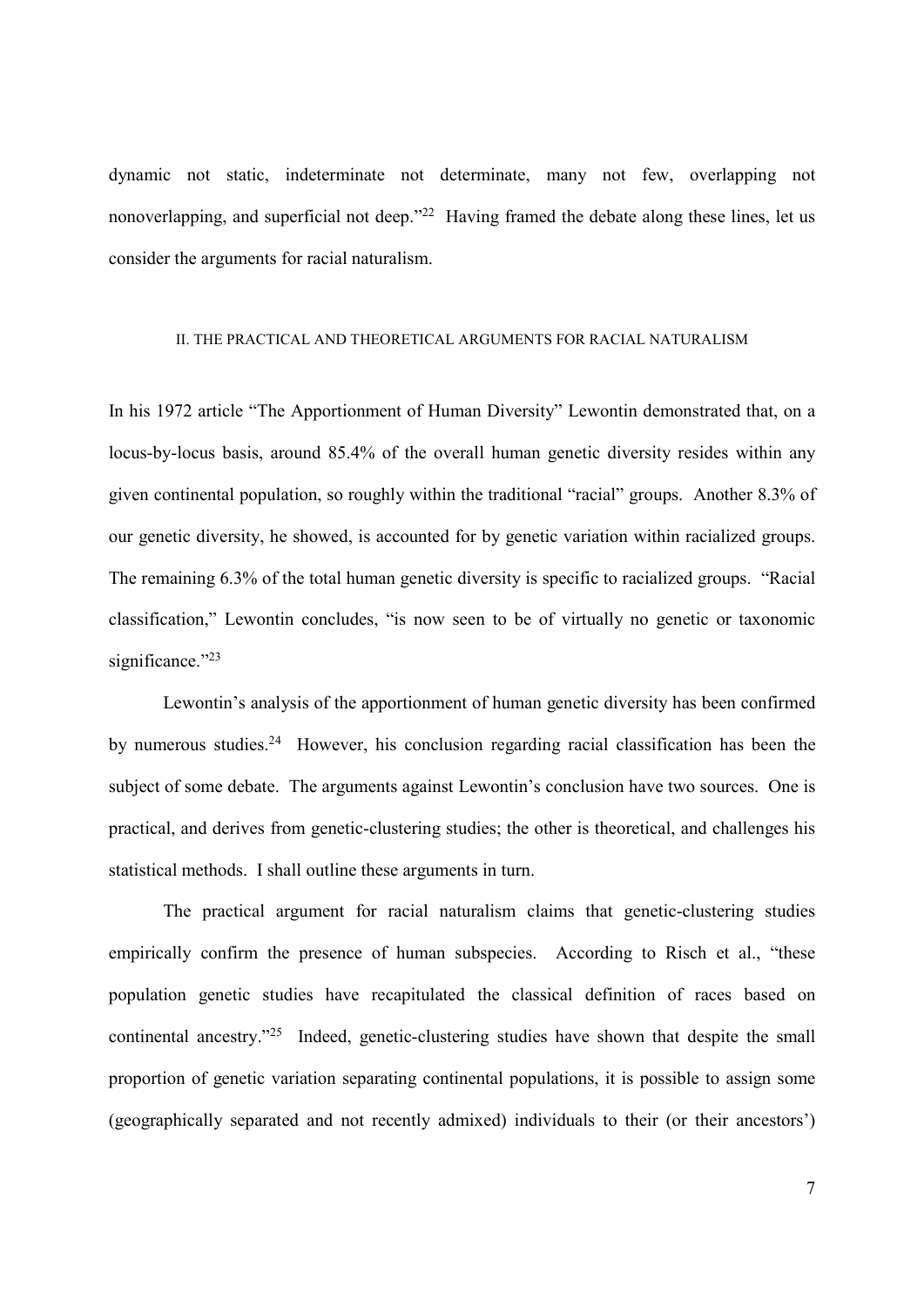continents of origin based on genetic data alone. Whether this indeed vindicates racial naturalism, or only supports a weaker notion of "biogeographical ancestry," is another matter (to which we shall return).

The most influential of the genetic-clustering studies is Rosenberg et al.'s 2002 investigation of the genetic structure of worldwide populations.<sup>26</sup> Using the statistical program STRUCTURE, Rosenberg and his team, having access to samples from 52 populations, attempted to infer worldwide population structure at five different grains of analysis. The 52 populations were divided into seven regions: Africa, Europe, the Middle East, Central/South Asia, East Asia, Oceania, and America. At the roughest grain of analysis, where the program was set to distinguish two groups, the clusters were anchored by Africa and America. When the program was set to distinguish five groups, genotypes from Europe, the Middle East, Central Asia, and South Asia were clustered together, and those from the other four regions were clustered separately. At the finest grain of analysis the Kalash of northwest Pakistan were added as a sixth distinct cluster, which the investigators attributed to their suggested European or Middle Eastern origins. Although these clusters do not correspond to any previously proposed racial taxonomy, $27$  and many of the individuals sampled have substantially mixed cluster membership, this study is considered by race naturalists as strong evidence for the practical argument for racial naturalism.

The theoretical argument for racial naturalism was first proposed by Mitton and then later, independently, by Edwards. They argue that Lewontin analyzed the genetic data under the false assumption that a locus-by-locus analysis was sufficient to reveal all of the information necessary for racial classification. Edwards calls this "Lewontin's fallacy." Lewontin's reasoning was fallacious, according to Edwards, because a single-locus analysis is insensitive to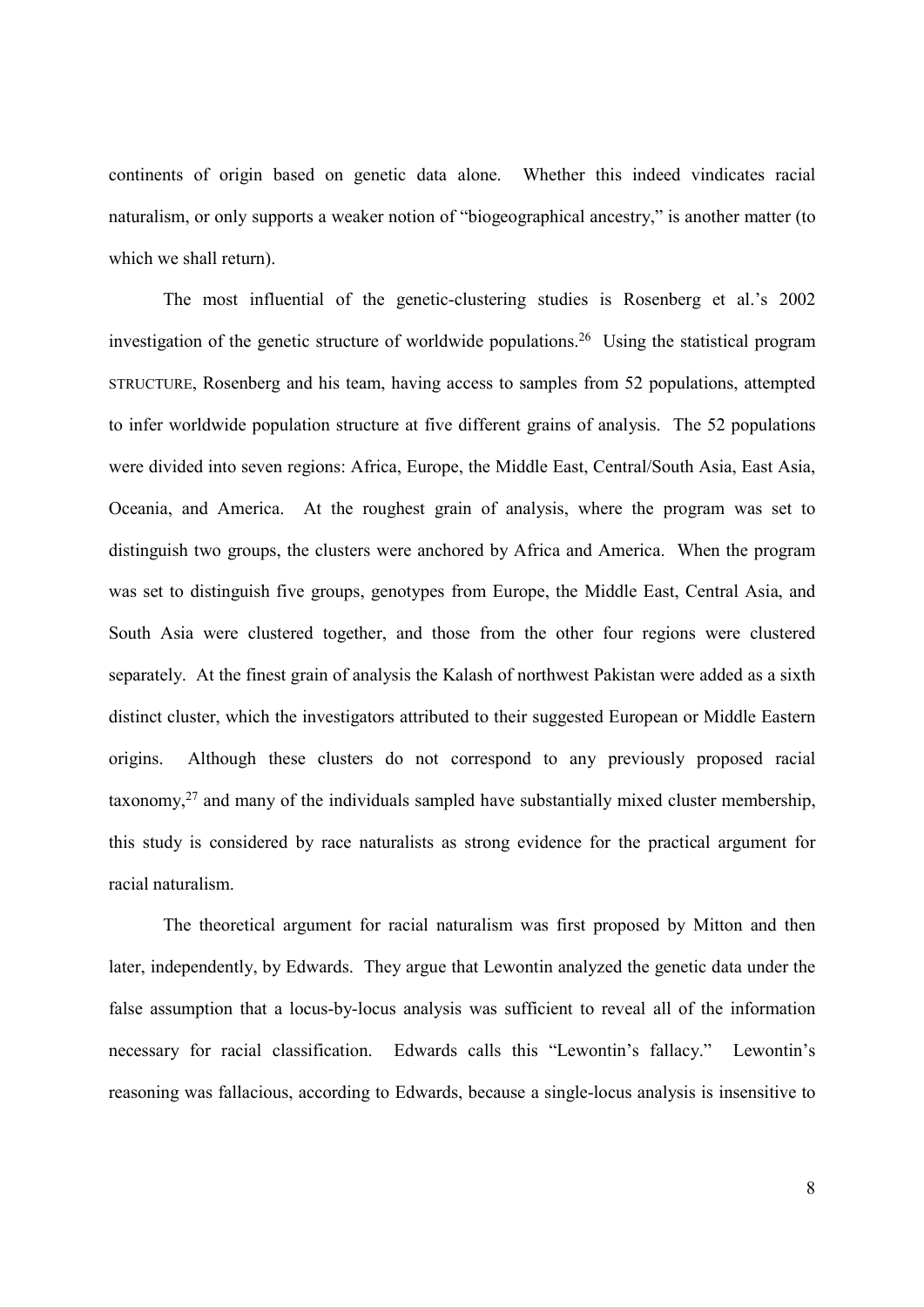correlations amongst loci—correlations which he believes can be used to group people into traditional racial categories, irrespective of low between-population differences on a locus-bylocus basis.

To illustrate how correlation structure can be useful for classificatory purposes I have constructed three figures, using mostly made-up data about maize and wheat yields (real data would be similar but messier). Figure 1 shows that when the weights of the maize and wheat yields are compared (in tons per hectare) they largely overlap. Figure 2 shows even greater overlap when comparing the rainfall that the maize and wheat yields received during the season in which they grew. Figure 3 shows that, despite these overlaps, when the measures are correlated the maize and wheat yields are clustered apart. The race naturalist believes that clustering studies are analogous: that while "races" overlap genetically, they can be clustered by analyzing the correlation data. It is the particular correlation structure of mainly species-wide alleles, claims the race naturalist, which causes "race."



Figure 1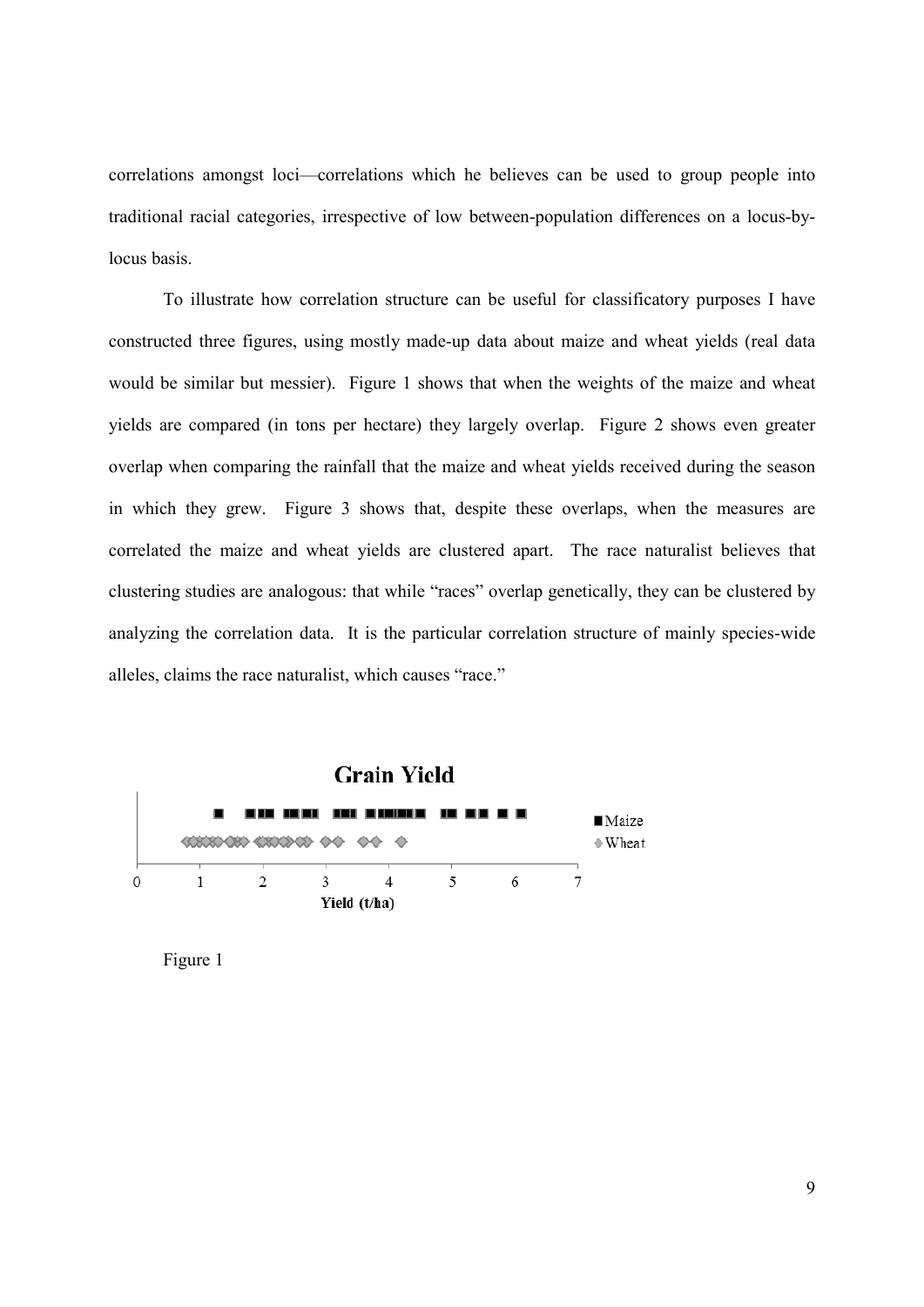





Figure 3

Before proceeding further, it will be useful to review the relevant statistics. The most common single-locus statistic used to measure genetic diversity or variation within a species is Wright's Fixation Index, or  $F_{ST}$ . It compares the amount of genetic variation within one or more subpopulations to that found in all populations combined (the total population).  $F_{ST} = (T - S)/T$ , where *T* represents the average difference between allele pairs selected randomly from the total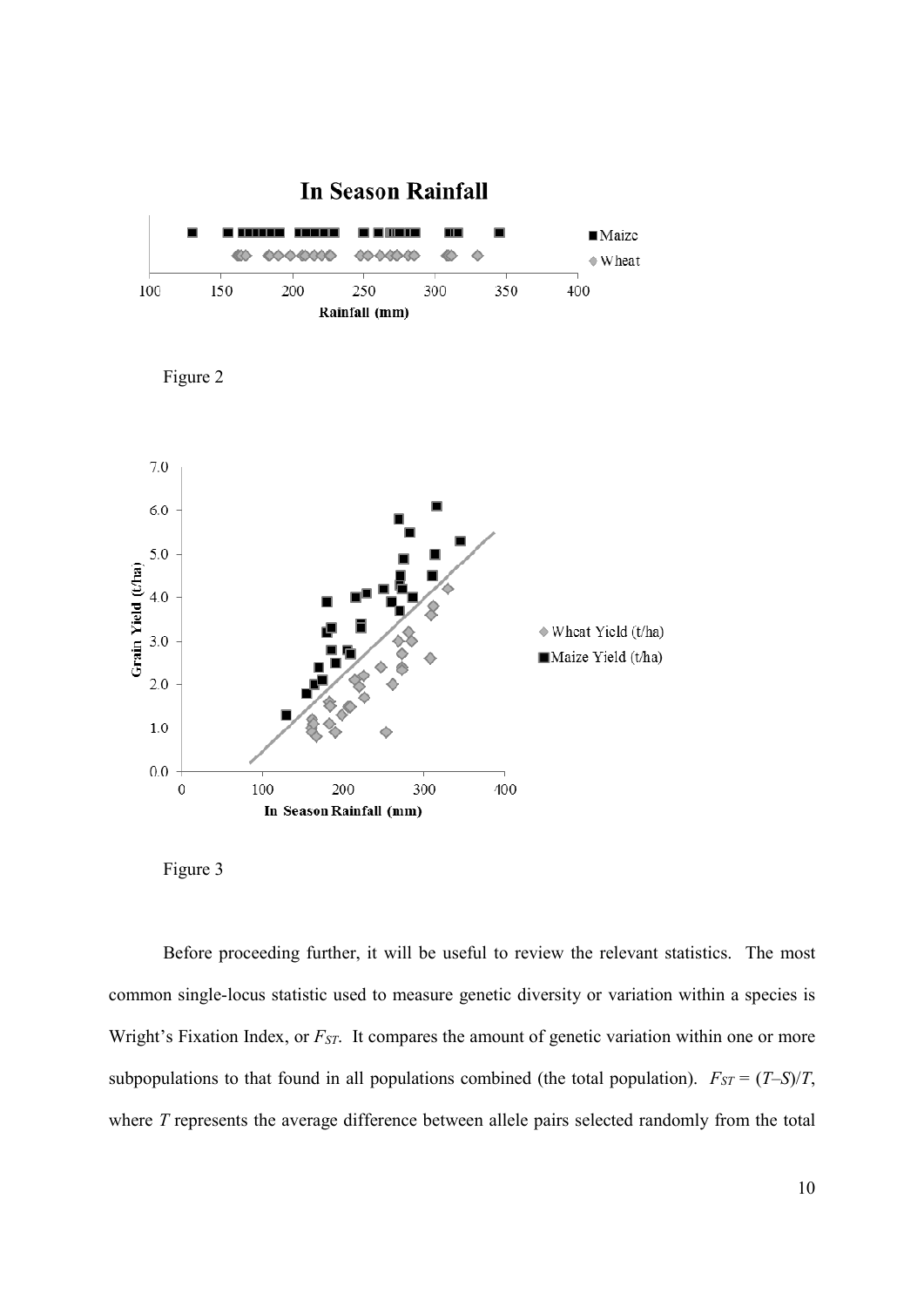population and *S* represents the average difference between allele pairs selected randomly from within a subpopulation. If mating in the total population is random, *T* and *S* will have equal values, and the *FST* estimate will be 0. In this case, the population has no genetic subpopulations. If there is some nonrandom mating (which there will be if individuals are geographically distant, for instance) the *FST* estimate will rise.

The standard criterion for subspecies division is an *FST* estimate of or over 0.25.<sup>28</sup> This criterion is, of course, subjective. Conservation biologists sometimes take a lower *FST* estimate to be significant, in order to protect endangered species. Nevertheless, the standard criterion appears to be agreed upon in the human case (race naturalists do not argue that the cutoff should be lowered, but that *FST* is the wrong statistic altogether). Human *FST* estimates are around 0.05 to 0.15, indicating that humans, under the standard genetic criterion, cannot be divided into subspecies.<sup>29</sup>

According to the new race naturalists *FST* is the wrong statistic for human subspecies classification. They appeal, instead, to the multilocus technique of genetic clustering. The most popular clustering program is STRUCTURE. This was the software used by Rosenberg and colleagues in their analysis of the genetic structure of human populations. The underlying methodology was first described in 2000 by Jonathan Pritchard, Matthew Stephens, and Peter Donnelly.<sup>30</sup> STRUCTURE allocates individuals to  $K$  populations, or clusters, where  $K$  is chosen in advance. Clusters are defined by their allele frequency correlation structures, and individuals are probabilistically allocated to one or more clusters. Joint cluster allocation indicates admixture (mixed population membership). Unlike with *FST* there is no standard criterion for delineating subspecies when clustering. STRUCTURE is understood to reveal "population structure." The inference from "population" to "subspecies" is made by race naturalists.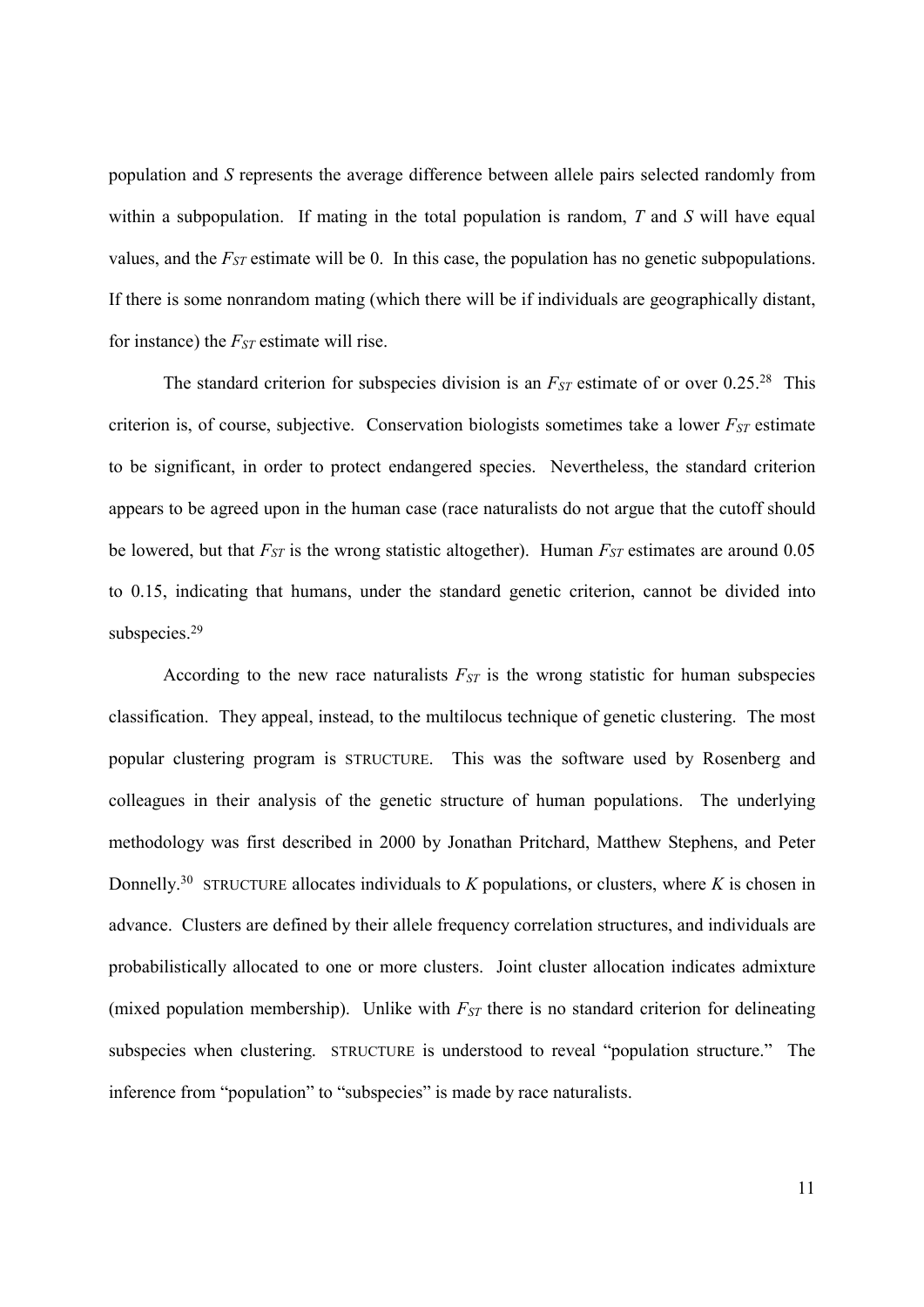To prevent confusion, I will use the terms "diversity" and "variation" when referring to the results of single-locus studies, and "population structure" when referring to those of clustering studies. While this terminological distinction is already in common usage, it is not always adhered to. This may make it appear as though the same thing is being measured in the two kinds of studies. As I have explained, this is not the case.<sup>31</sup>

### III. IS 'LEWONTIN'S FALLACY' A FALLACY?

There is agreement with Lewontin, on both sides of the debate, that the proportion of genes that are unique to any given racialized group is very small. The arguments for racial naturalism target the conclusion Lewontin draws from this: that racial classification has no taxonomic significance. Contrary to Lewontin, Edwards argues that "The 'taxonomic significance' of genetic data in fact often arises from correlations amongst the different loci, for it is these that may contain the information which enables a stable classification to be uncovered."<sup>32</sup> To draw conclusions about racial classification based on data that have not been correlated is to commit "Lewontin's fallacy."

"There is nothing wrong with Lewontin's statistical analysis of variation," argues Edwards, "only with the belief that it is relevant to classification."<sup>33</sup> Notice that this claim about relevance begs the question. Edwards believes that single-locus statistics are not relevant to racial classification because they do not support racial classification. The question of relevance remains unanswered. If single-locus studies had found that populations were genetically distinct it seems as though Edwards would consider them relevant to classification. Edwards needs to fault the relevance of Lewontin's analysis of variation, where "relevance" pertains to the validity of the analysis, not to the contents of its results.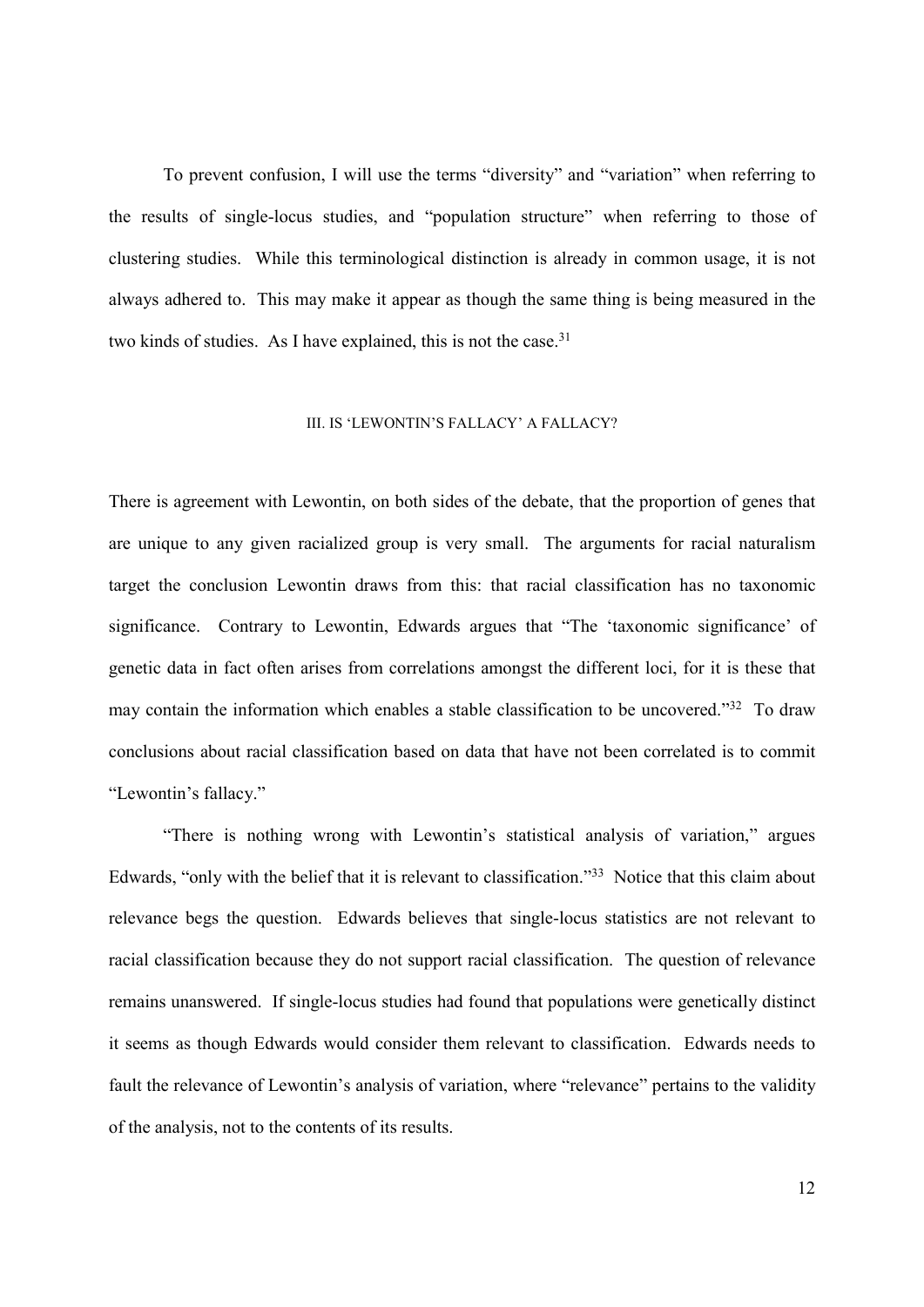"Lewontin's fallacy" is not a genuine fallacy. Mitton and Edwards are correct that Lewontin's analysis of genetic variation was blind to correlation data that could potentially be used for classificatory purposes. Whether this correlation data would support human *subspecies* classification is another question. Edwards argues that Lewontin "used his analysis of variation to mount an unjustified assault on classification, which he deplored for social reasons."<sup>34</sup> What Edwards seems to overlook is the fact that subspecies classification is a special case of classification in general. A classification scheme can reliably pick out kinds that are relatively superficial. Think, for instance, of amateur ornithology. Human subspecies, or "races," are putative biological kinds. They cannot, by definition, be superficial.

To show that a fallacy has been committed there would need to be a forceful argument for using genetic clustering, and against using single-locus statistics, for subspecies classification. The fact that Lewontin's analysis of human genetic diversity does not furnish us with a racial taxonomy is not reason to reject it. No argument has been given against the use of single-locus statistics beyond the suggestion that they are not powerful enough to provide evidence for racial naturalism. Moreover, no argument has been offered in support of the claim that genetic clusters distinguish subspecies, rather than a modicum of population structure, which of course can be present in the absence of subspecies.

I do not wish to be interpreted as arguing for the taxonomic validity of divisions below the species level, and even less for endorsing gene-centric biology. However, under the conventional population-genetics conception of subspecies, *FST* is more appropriate than clustering as a statistical tool for identifying subspecies divisions. The population-genetics approach to subspecies focuses on isolation and genetic differentiation. Genetic differences between groups develop under isolation because lost alleles are not reintroduced and new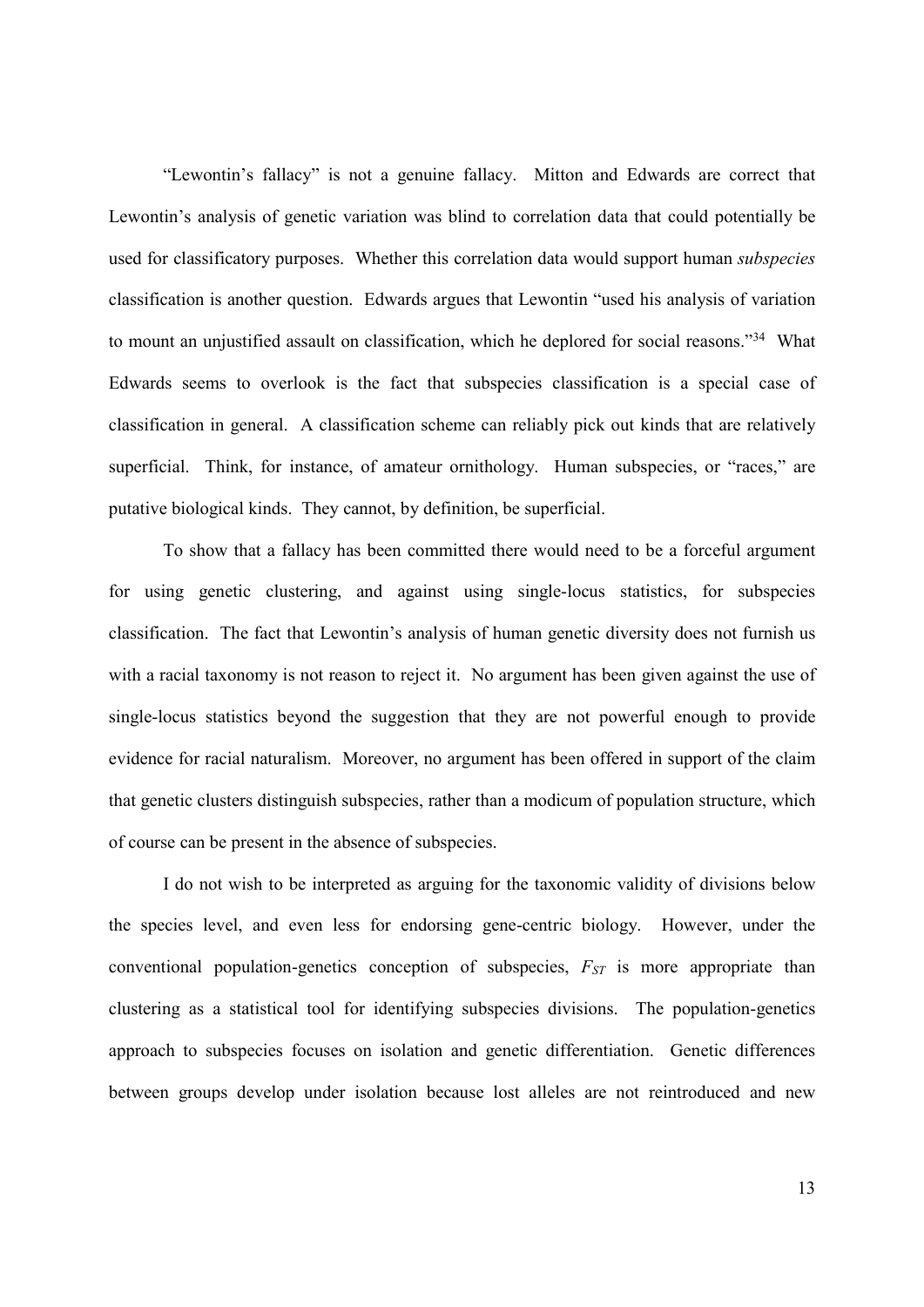mutations are not spread. Under such conditions, the kinds of genetic discontinuities develop that lead biologists to apply the subspecies concept. These genetic discontinuities are represented by high *FST* values. However, when migration is high, species-wide genetic variation tends to be *clinal*, or gradual. Clinal variation indicates that gene flow, rather than isolation, has been the main evolutionary force shaping genetic diversity. This has certainly been the case for our species,<sup>35</sup> which explains our low  $F_{ST}$  values. The fact that  $F_{ST}$  measures genetic differentiation caused by reproductive isolation, while clustering finds cryptic genetic structure without lengthy periods of reproductive isolation, suggests that  $F_{ST}$  is the more appropriate statistic for delineating subspecies according to the population-genetic conception of subspecies that race naturalists champion.

Perhaps the most obvious objection to the idea of "Lewontin's fallacy," however, is that in nonhuman biology single-locus statistics are the standard tools used for subspecies classification. All Lewontin did was to shift the focus to humans. Surprisingly, Edwards does not foresee this objection to the idea of "Lewontin's fallacy." This may be because he has a weak notion of race, where a resemblance between racialized groups and clusters (when the clustering software is set to the right grain of analysis) is all that is needed to confirm a racial taxonomy. Edwards does not endorse racial naturalism as I have described it, because he does not argue that "races" constitute subspecies, only that they can be clustered. Edwards is no social constructionist, but his argument does not actually contradict social constructionism. Social constructionists expect some correlations between genes and racialized groups, just as they expect skin color and "race" to be roughly correlated. The real question is whether a traditional racial taxonomy picks out subspecies. Edwards has not answered this question. The fact that individuals from geographically distant and not recently admixed populations can be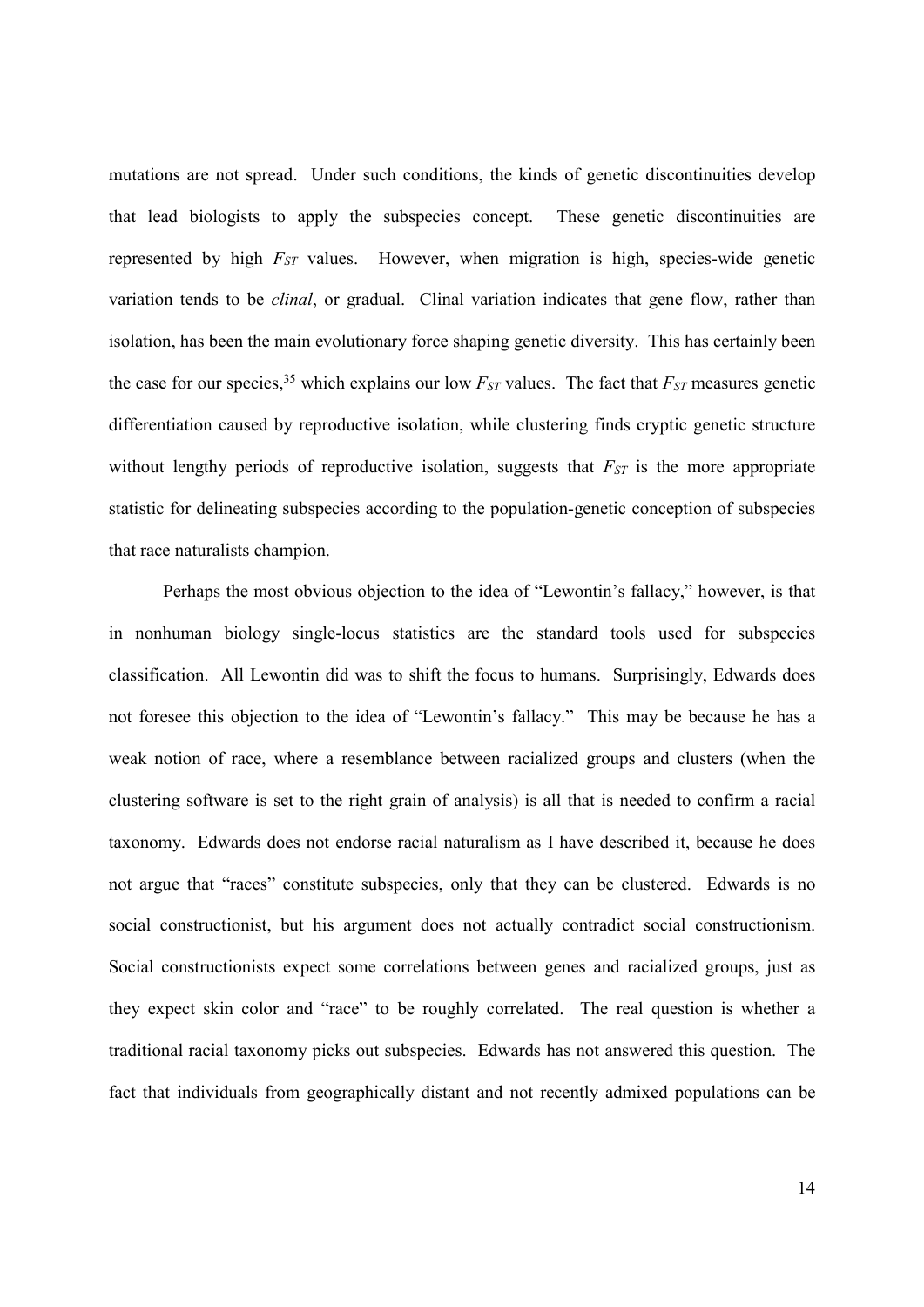clustered according to their continental origins does not, on its own, constitute an argument for human subspecies division.

While Edwards is not, according to my definition, a fully fledged race naturalist, Sesardic has adopted his work to make a case for racial naturalism. Sesardic also avoids the above objection to the idea of "Lewontin's fallacy," but by claiming that multilocus statistical techniques (such as clustering) are used to define subspecies in nonhuman animals:

In biology, the concept of "race" is often regarded as synonymous with "subspecies". Subspecies are populations of organisms that, despite belonging to the same species, differ among themselves with respect to frequencies of alternative alleles at a number of loci….Research has shown that, indeed, groups of people of significantly different geographical ancestries do differ from one another genetically: when compared on many genetic loci these groups have different frequencies of different alleles.<sup>36</sup>

Sesardic claims that he is simply applying the subspecies concept from nonhuman to human biology. However, this passage suggests that multilocus, rather than single-locus statistics are used to determine whether nonhuman species are divisible into subspecies. This is misleading, as the new multilocus clustering methods have not, to my knowledge, been used to redefine subspecies in nonhuman animals.

Sesardic implies that humans should not be treated as a special case—that what applies to nonhuman animals applies to humans, and *vice versa*. <sup>37</sup> Yet his characterization of nonhuman taxonomy is misleading, as clustering methods are not used to define subspecies in nonhuman biology. If we agree with his parity argument there is no "Lewontin's fallacy." There is either a "subspecies fallacy," and we need to disregard all subspecies divisions defined using singlelocus statistics and begin again—this time with multilocus statistics—or there is no fallacy to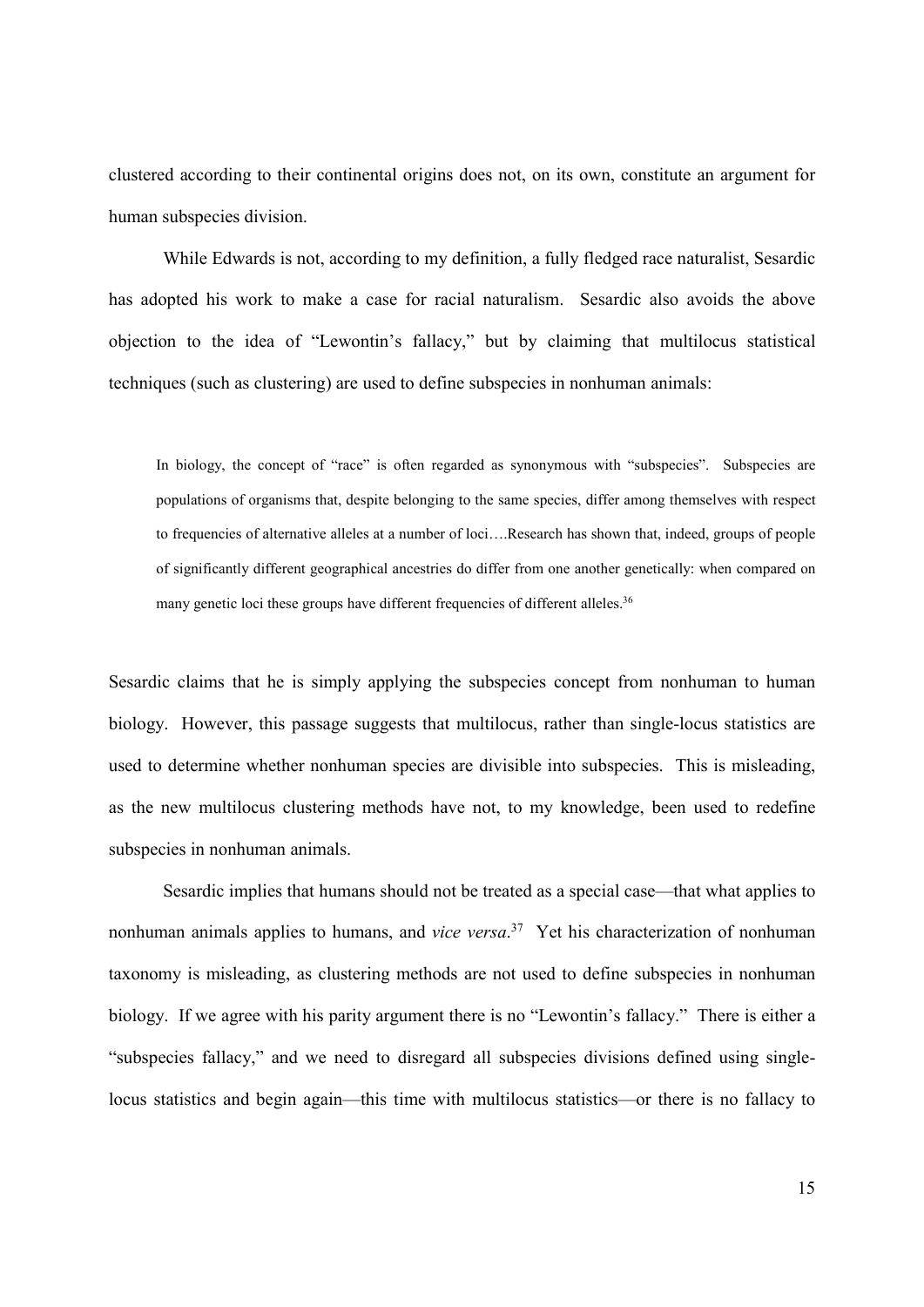speak of, in which case we should continue using single-locus statistics and abandon the idea of human racial classification. Race naturalists might prefer the former approach, but the fact that humans have no subspecies according to the standard genetic criterion seems a very bad reason to revolutionize taxonomy.

"Lewontin's fallacy" is about human subspecies classification. However, the inference from "genetic cluster" to "subspecies," fundamental to racial naturalism, stands unsupported. Correlation structure can indeed be useful for classification, but only when we have a clear interpretation of what is being classified. To illustrate this point let us return to the maize- and wheat-yield example. This example showed that the correlation data enabled crop classification. Race naturalists believe that subspecies classification is analogous. They argue that the genetic data need to be correlated for human subspecies classification, and that it is the correlation structure amongst mainly common genes which causes "race." The analogy does not bear scrutiny, however, because nobody thinks that what makes maize maize or wheat wheat is a joint probability based on yield weight and the amount of rainfall received! We can verify these crop clusters against the scientific definitions of maize and wheat. But what are we comparing genetic clusters to? We compare them to a folk racial taxonomy. As it happens, the "yield weight" to "in season rainfall" relationship is a fairly reliable differentiator between wheat and maize crops.<sup>38</sup> But genetic clusters, derived from gene correlation data, may not serve as proxies for "race." Genetic clusters may represent something entirely different. In the following section, this is what I argue.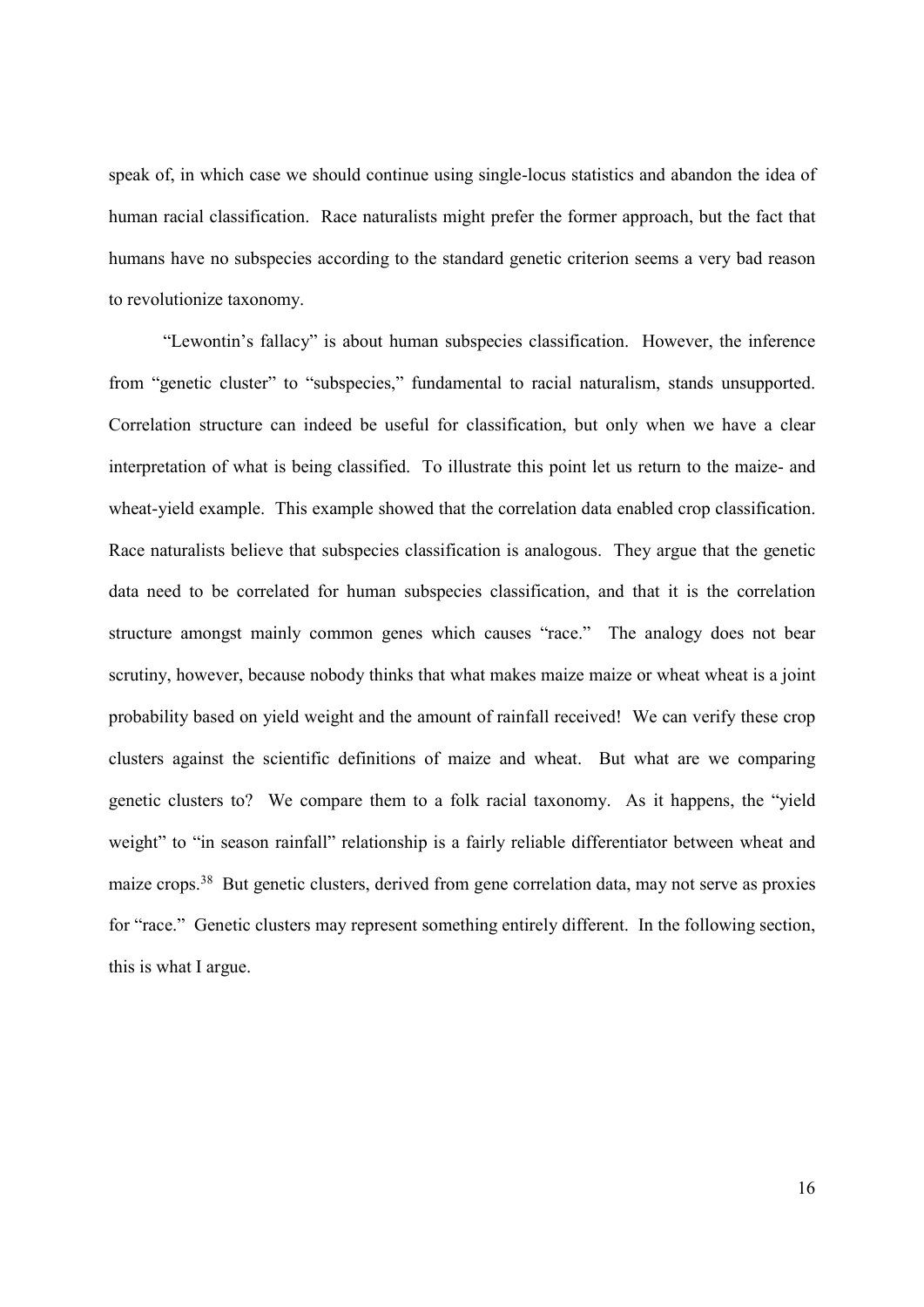#### IV. ARE THERE HUMAN SUBSPECIES?

Rosenberg and colleagues have dismissed racial interpretations of their work. "Our evidence for clustering," they insist, "should not be taken as evidence of our support of any particular concept of 'biological race'." They continue, "The arguments about the existence or nonexistence of 'biological races' in the absence of a specific context are largely orthogonal to the question of scientific utility."<sup>39</sup> Sesardic attributes such reticence in accepting racial naturalism to "reasons" of the heart."<sup>40</sup> However, what Rosenberg and colleagues offer is a testable scientific hypothesis: that the scientific utility of genetic-cluster studies is context dependent. Continentbased clusters do not provide the predictive power, it is implied, which we can expect from biological kinds. Genetic-clustering studies may inform research on human migratory history, but offer poor guides to the biological diversity relevant to biomedicine, for instance. If this is true—and at a continental grain of analysis it is certainly true<sup>41</sup>—it would be wrong to interpret genetic clusters racially, as picking out phenetic subspecies.

In their worldwide cluster analysis, Rosenberg and colleagues identify six genetic clusters. However, in their analysis of the genetic structure of continental populations, they find substantial within-continent structure. Structure that is hidden at a rough grain of analysis is revealed at a finer grain. One of the key problems for racial naturalism, as identified by Kitcher,<sup>42</sup> is that it suffers from a grain-of-resolution problem. The race naturalist cannot defer to clustering studies to number and name the races. The appropriate grain of analysis is unclear. Is there one American race, as suggested by a racial reading of the worldwide analysis, or five, the number of clusters identified in the within-continent analysis? The first suggestion confers an arbitrary privilege to a rough grain of analysis. The second suggestion could not be correct, as the individuals sampled were Colombian, Maya, Karitiana, Surui, and Pima—hardly a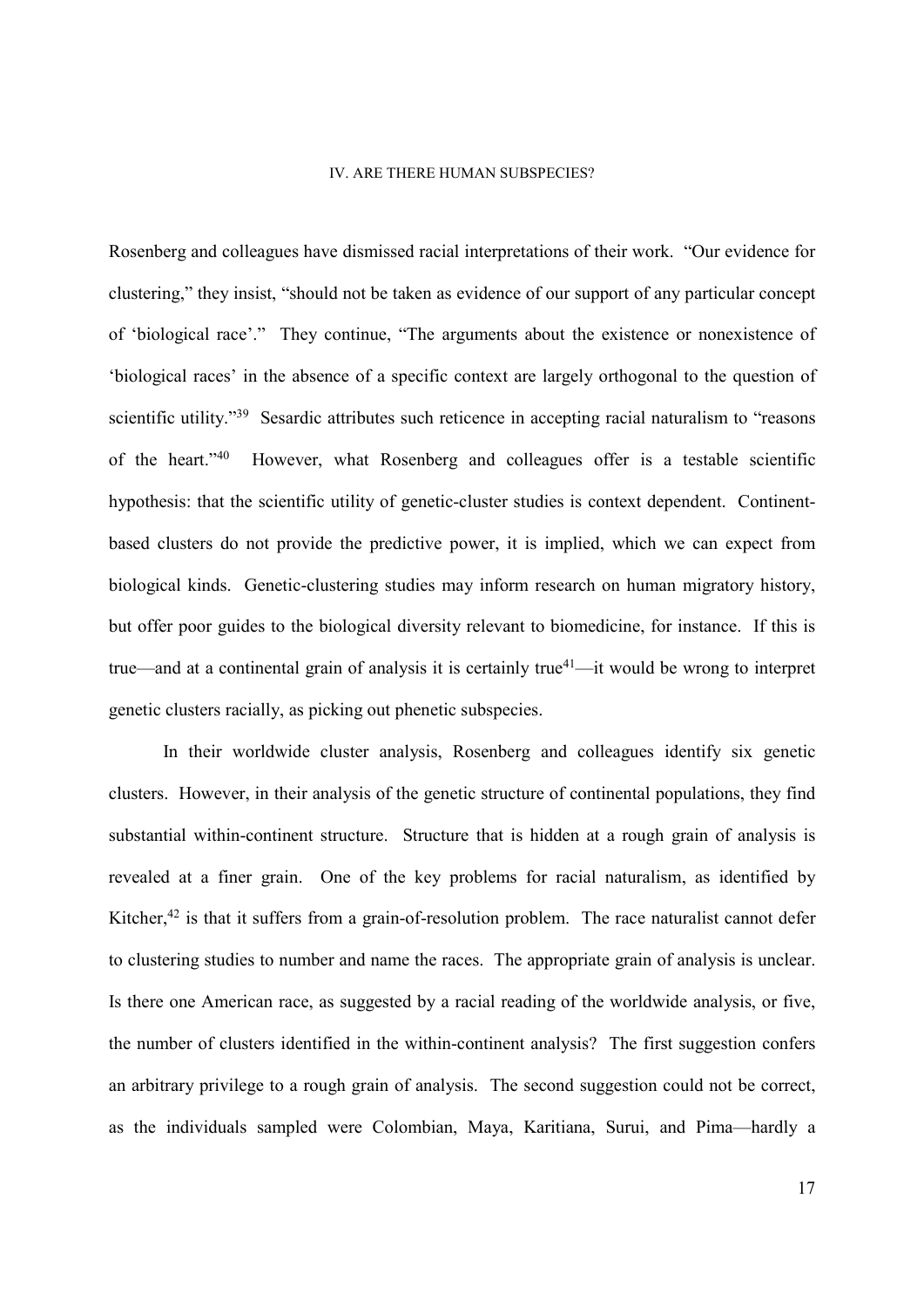comprehensive sample of the numerous indigenous and meztizo peoples of the Americas. The Americas have hundreds of potentially genetically distinguishable populations. The second suggestion leads to a *reductio ad absurdum*, as the race naturalist would have to concede that we have hundreds, even thousands of "races." If we want to be consistent across species, similar extravagances would extend to the rest of the animal kingdom.

One prominent race naturalist, Armand Leroi, is willing to accept such a proliferation of races:

there is nothing very fundamental about the major continental races; they're just the easiest way to divide things up. Study enough genes in enough people and one could sort the world's population into 10, 100, perhaps 1000 groups, each located somewhere on the map.<sup>43</sup>

Leroi, like Edwards, presents himself as a race naturalist. However, neither author appears to make a strong case for racial naturalism. Edwards fails to tell us what is fundamental about the major continental "races." Leroi tells us that they are not fundamental after all. If each possible cluster is a "race," and we could indeed distinguish thousands, the concept is virtually meaningless. Why continue to use it, especially given the devastating history of racial classification? Leroi contends that "no other noun seems to do the job,"<sup>44</sup> although he uses "groups" as a synonym in the quote above. Seeing as there is "nothing very fundamental about the major continental races," it would be more accurate to refer to them as "racialized groups," rather than "racial groups" or "races." We all have ancestries, but we do not—as I will continue to argue—belong to biological races.

The relatively small sample size of the Rosenberg et al. study points to another problem for racial naturalism. The idea that there are human races suggests that human biological (in this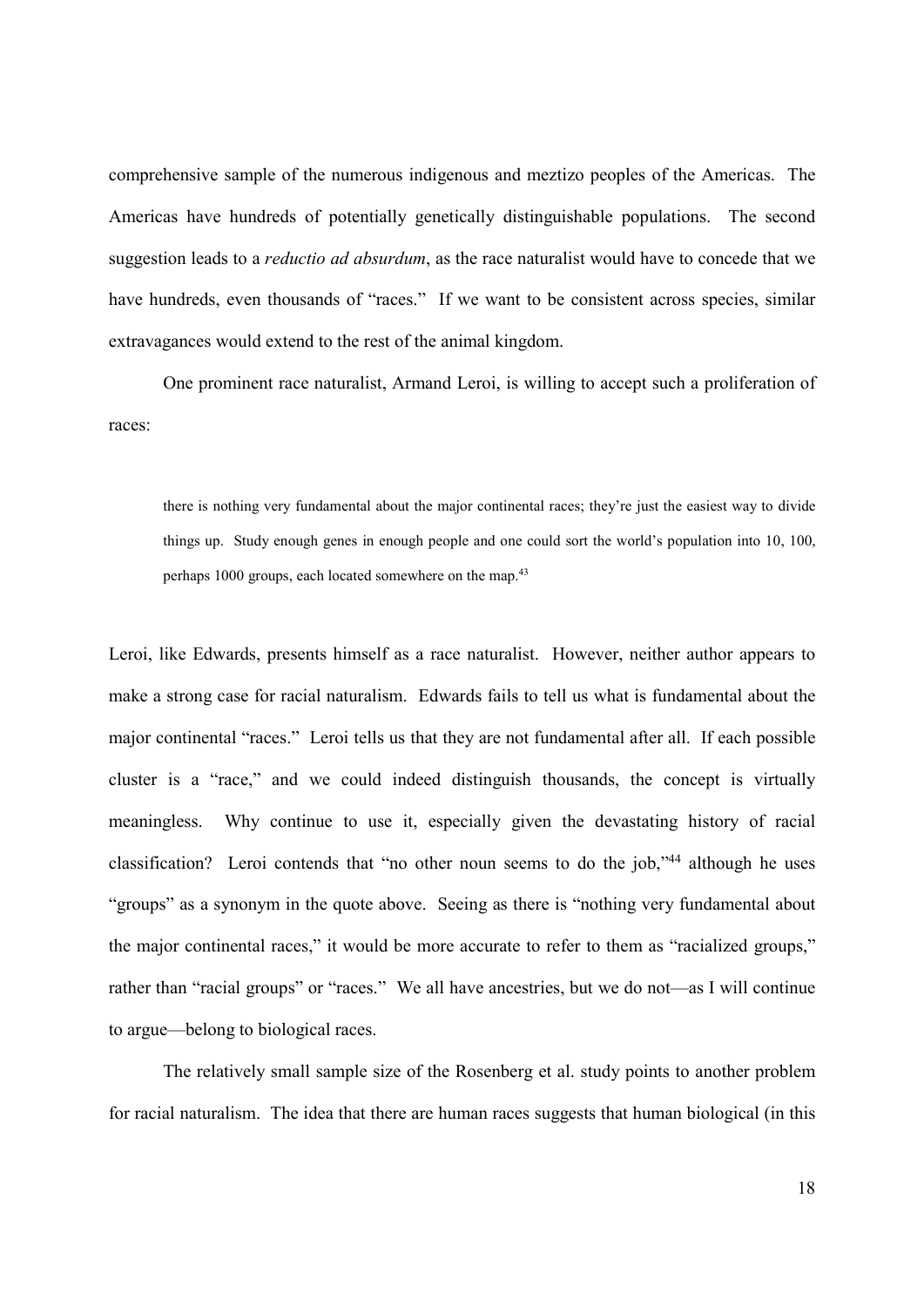context genetic) diversity is best represented as clustered, or as forming discreet groups. As David Serre and Svante Pääbo<sup>45</sup> point out, a very bad way to test this hypothesis would be to sample from sites that are themselves clustered (geographically distant) and then ask if our genetic structure is best represented as clustered. This is just the criticism Serre and Pääbo leveled against Rosenberg and colleagues. To test the validity of clustered representations individuals would have to be sampled continuously from region to region. Such a sampling scheme would allow an alternative hypothesis—that the genetic structure of worldwide populations is clinal, or gradual, rather than clustered—to be evaluated. If our genetic structure is clinal, racial naturalism would be refuted. It is impossible to "carve nature at its joints" if it does not have any.

In response to Serre and Pääbo, Rosenberg et al.<sup>46</sup> provided evidence in support of a synthetic model of the genetic structure of human populations, integrating clinal and clustered representations. They showed, in favor of a clinal model, that "allele frequency differences generally increase gradually with geographic distance."<sup>47</sup> What role, then, do clusters play? Rosenberg et al. explain that it is "small discontinuous jumps in genetic distance—across oceans, the Himalayas, and the Sahara—that provide the basis for the ability of STRUCTURE to identify clusters that correspond to geographic regions."<sup>48</sup> This is fatal to racial naturalism. The genetic structure of human populations is almost entirely clinal. Clusters reflect slight discontinuities in the genetic structure of populations between geographical barriers to human dispersal. But why, then, do the clusters in Rosenberg and colleagues' study roughly resemble traditional "racial" groupings? The answer is simple: because we have roughly separated "racial" groups around these geographical barriers.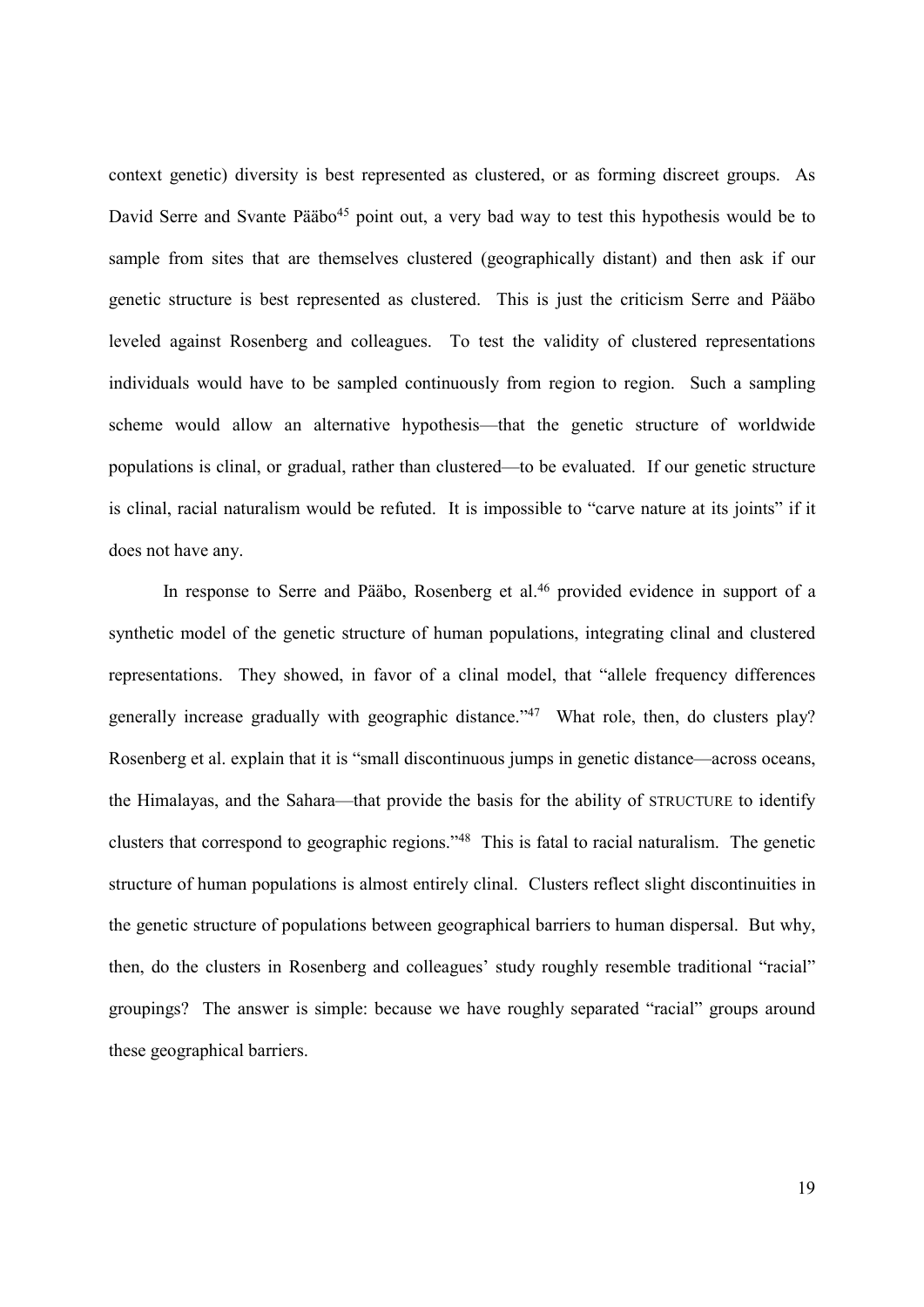When using  $F_{ST}$  we can defer to a standard criterion in response to the subspecies question. The same cannot be said for the new genetic-clustering methods, as no such criterion has been formulated. We can, however, stipulate some conditions that would need to hold before seriously asking whether clusters represent meaningful biological units, such as subspecies. I will suggest four such conditions (they are not presumed to be comprehensive).

First, the range of allele frequency differences between clusters would have to be relatively uniform. There should not be more difference in genetic diversity and structure within one cluster than between that cluster and another. The second condition is that the number of clusters should not be arbitrary. As a third condition, the allele frequencies within a cluster should be relatively homogenous (not too clinal). The fourth condition is that there should be a large jump in genetic difference between clusters. If the first and second conditions are met, but not the third, clusters might still be meaningful biological units when there is a large jump in genetic distance between them (when the fourth condition is met). Alternatively, if all of the conditions but the fourth are met, the clusters may still be meaningful biological units. That is, a small jump in genetic distance might separate meaningful biological units when those units are internally homogenous, are nonarbitrary in their number, and do not vary greatly in the amount of genetic diversity and structure that they house.

None of the above conditions hold in the human case. Let us begin with the first condition. Because clustering is a product of discontinuities in population structure it is blind to smooth, clinal changes in the structure of populations. As a result, varying amounts of population structure (and genetic diversity) can reside within any one low-resolution cluster. This creates a dilemma for the new race naturalists, who interpret continental clusters racially. For the race naturalist, two within-continent "sub-clusters" should not be more different than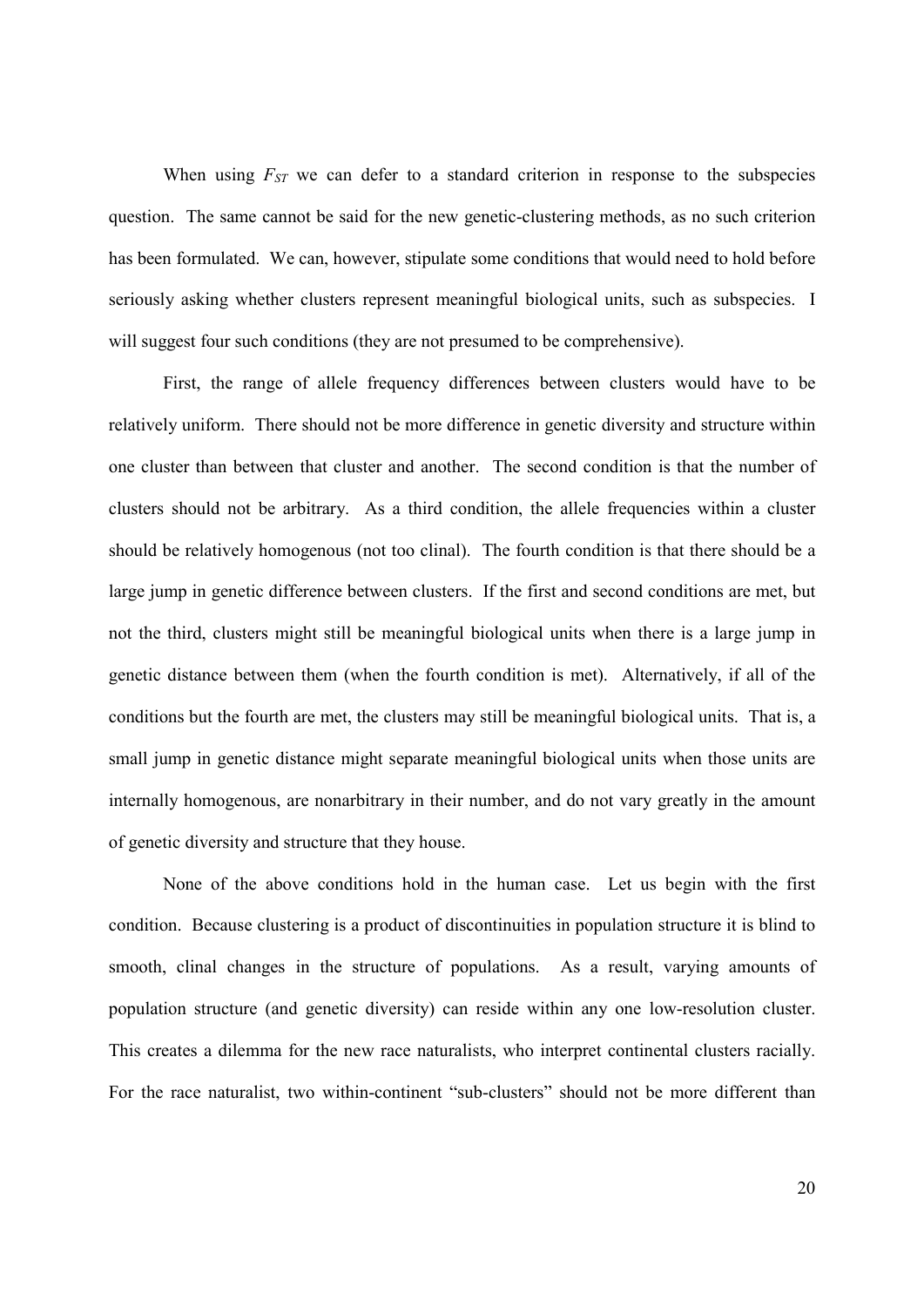their primary "racial" cluster and another "racial" cluster; this would be grounds for further subspecies division. Yet this is just what we find with Africa, for instance. Africa houses the most genetic diversity of any continent, and cluster analysis yields high within-continent structure.<sup>49</sup> As Yu et al.<sup>50</sup> have shown, there is a larger genetic difference among Africans than between Africans and Eurasians. The first condition fails in the human case.

The second condition stipulates that the number of clusters should be nonarbitrary. There needs to be a principled reason for deciding on an appropriate number of clusters. In the human case, for instance, the chosen number should not simply reflect the folk assumption that there are only a handful of races. As I have argued, racial naturalism is faced with a serious grain-ofresolution problem. It is unclear whether there would be five or five hundred races, according to a racial interpretation of clustering studies. The roughly continent-based clusters that race naturalists appeal to disappear when more genotypes are added and a finer grain of analysis is attempted. For example, Sarah Tishkoff and colleagues,<sup>51</sup> using worldwide samples from the HGDP-CEPH Human Genome Diversity Cell Line Panel and adding extra genotypes from other populations (mainly African and Indian), set STRUCTURE to find 14 clusters. More than half of them were found within Africa. The second condition fails in the human case.

Now to the third condition—that clusters should not be too clinal. It is important to note that clustered and clinal representations are not mutually exclusive.<sup>52</sup> Indeed, we should expect some discontinuities to arise from barriers to dispersal, such as oceans, mountains, and deserts. Yet such discontinuities are slight, and should not be overemphasized. As Handley et al. show,

 $>75\%$  of the total variance of pairwise  $F_{ST}$  can be captured by geographic distance alone. Adding information on genetic clusters to this model captures only an extra  $\sim$ 2% of the variance.<sup>53</sup>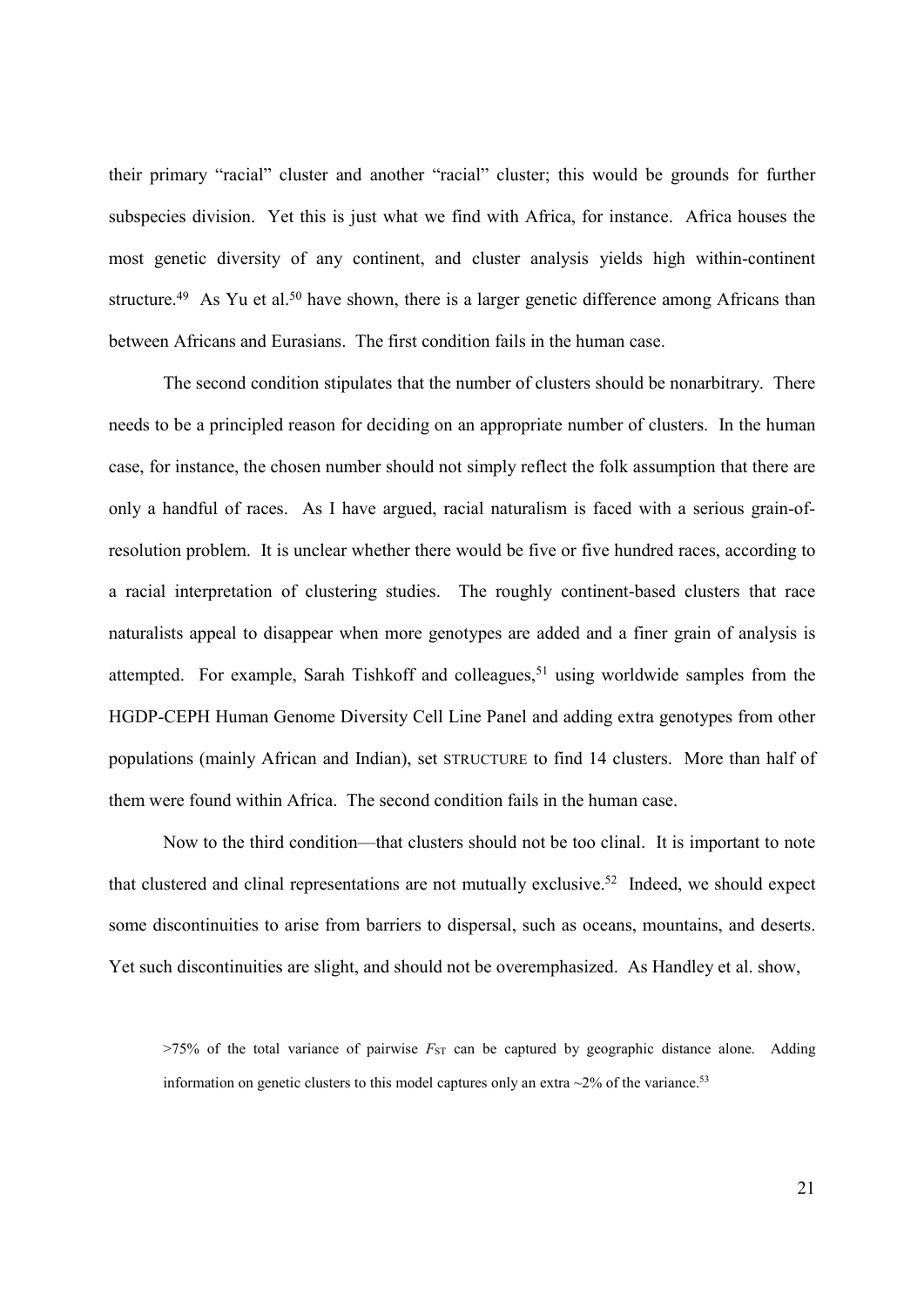Human genetic diversity and population structure is predominantly clinal. The third condition fails in the human case.

The fourth condition, recall, is that there should be a large jump of genetic difference between clusters. As I have already quoted Rosenberg and colleagues stating, the clusters they found were formed by "small discontinuous jumps in genetic distance."<sup>54</sup> What separates continental groups is not a large genetic leap, but a small jump, caused by geographical barriers to dispersal, long since crossed. The fourth condition fails in the human case.

There is nothing about clustering studies which suggests that clustering (discreet grouping) is itself appropriate as a general representation of the genetic structure of human populations. These studies, when properly understood, do not pose any threat to social constructionism about race. The clusters race naturalists appeal to do not represent subspecies. Traditional racial categories reflect human history and human prejudice more than they reflect human genetics.

## V. CONCLUSION

If there is to be a productive debate between social constructionists and race naturalists, their respective positions will need to be clearly defined. I have stressed that social constructionism is not the view that racialized groups have no biological correlates. The point of social constructionism, it seems needless to say, is not that we all have the same skin color, the same shaped noses, and exactly the same genetic composition. It is that there are socio-cultural and historical reasons for our racial categories, and that our biological differences map poorly onto so-called "racial" groups.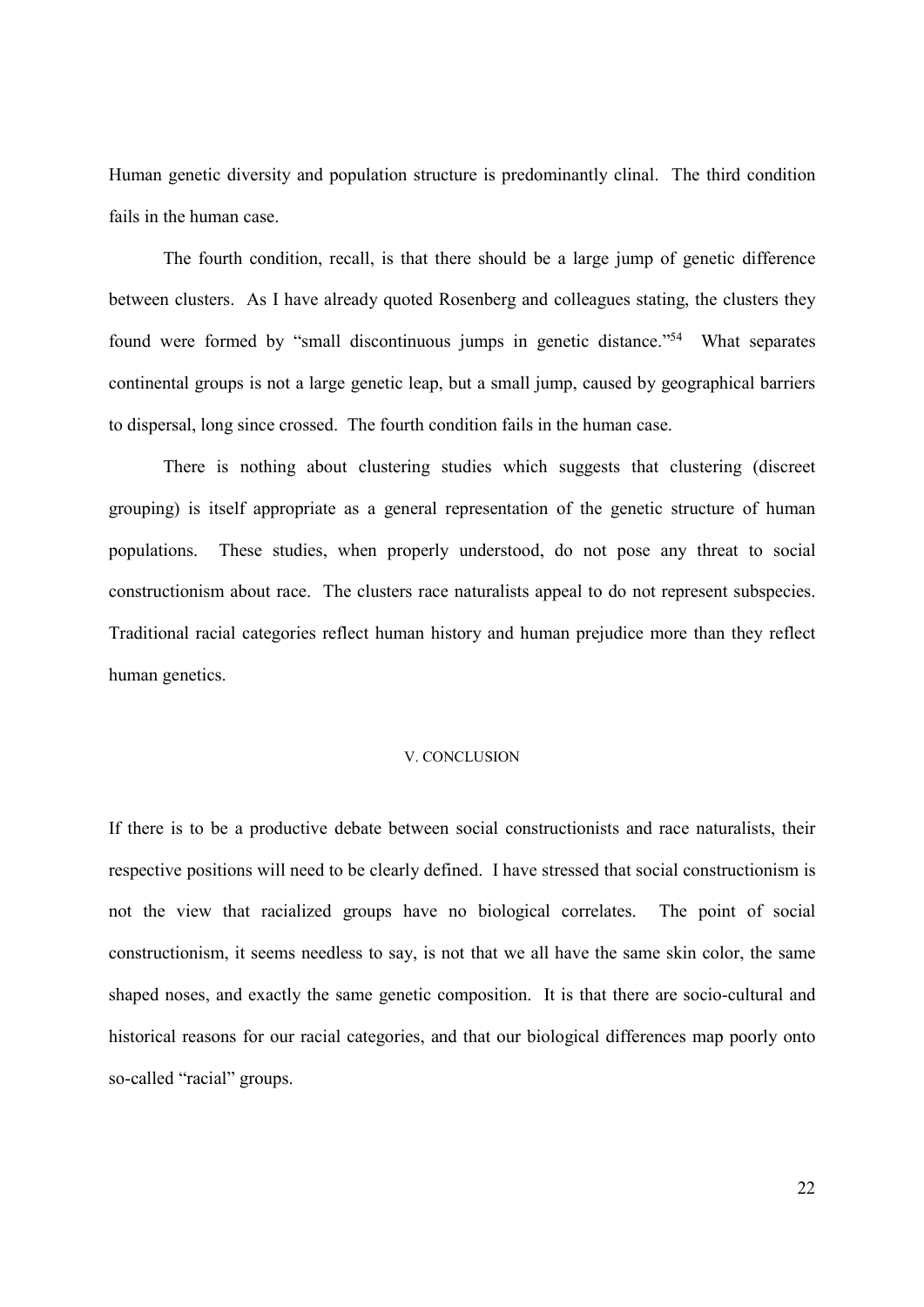It is less clear how to charitably characterize the claims of the new race naturalists. Is it their view that "race" has some genetic correlate, or do they defend a stronger claim? If racial naturalism is to challenge social constructionism, the latter needs to be true. However, it is not clear that this is the case. For Edwards, racial naturalism stands or falls on the issue of "stable classification."<sup>55</sup> But amateur ornithologists make stable classifications between birds which taxonomists do not separate into subspecies. Race naturalists need to tell us why "racial" classifications pick out subspecies, rather than more superficial groupings.

Even Sesardic, who makes the strongest claims amongst the race naturalists I have discussed, seems at times to endorse a rather weak view. For example, when referring to a clustering study by Tang et al.<sup>56</sup> he writes,

Questions can be (and have been) raised about whether the same outcome would be obtained for other racial categories, or with a sample of people with more mixed ancestries, or on a more fine-grained scale, etc. My point is merely that in view of these new studies it becomes harder to accept the widespread but often unsubstantiated claim about the biological meaninglessness of race.<sup>57</sup>

The problems Sesardic points to here seriously undermine racial naturalism. He states that his aim is merely to show that race is not "biologically meaningless," but it is unclear what his target is—the idea that "race" has no biological correlate? No significant contributor to the debate defends this view. Sesardic attributes the claim that race is "biologically meaningless" to Robert Schwartz,<sup>58</sup> who indeed uses this phrase. The article Sesardic cites, however, is full of examples of how geographical ancestry is medically relevant. Schwartz argues that race is biologically meaningless only in the sense that it is too imprecise as a medical category, and he makes a convincing case against naïve racial profiling in medical research.<sup>59</sup>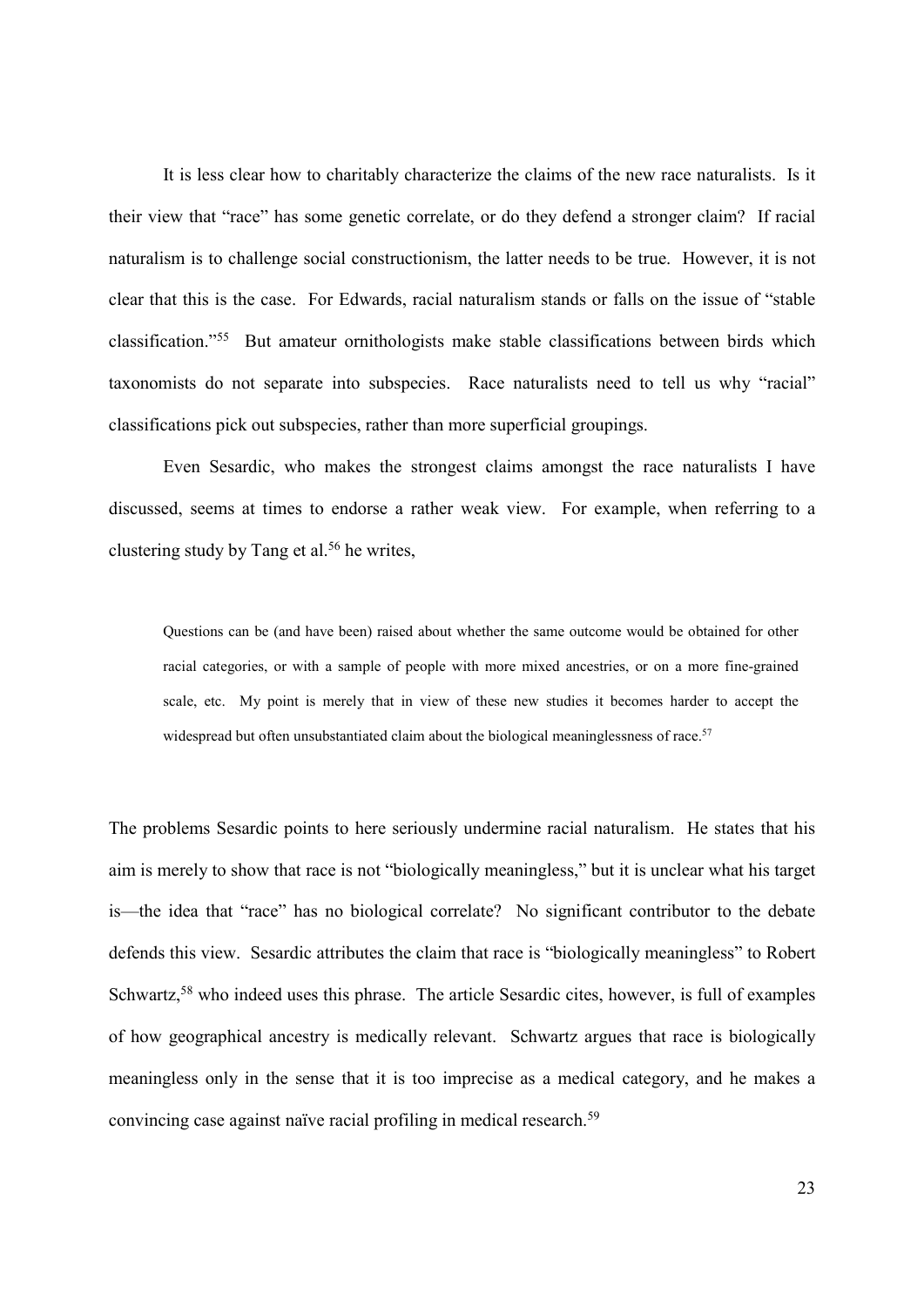We can see that race naturalists and social constructionists are talking past each other. When social constructionists say that race is "biologically meaningless," they mean that race is not a valid biological category. Race naturalists, however, interpret such phrases to mean that "race" has no biological correlate, a position which is clearly mistaken. As this is a mischaracterization of social constructionism, and one that can be easily avoided, the debate can move forward. The argument that "race" is not biologically meaningless—in that it has some biological correlate—misses its target, because social constructionists take this as a given. Race naturalists need to support a stronger position. Racial naturalism is not the view that racialized groups can be clustered genetically; it is the view that humans can be nonarbitrarily divided into subspecies. Race naturalists should either make the case for this view or abandon it.

Clustering studies, when properly understood, are entirely consistent with social constructionism. The continental clusters that race naturalists appeal to do not represent subspecies, in that they (a) vary greatly in the amount of genetic diversity and structure that they house, (b) are arbitrary in their number, (c) are not internally homogenous but clinal, and (d) are separated by only small jumps in genetic distance. When genetic diversity and population structure within a species are clinal, subspecies divisions are necessarily arbitrary. Human genetic diversity and population structure are almost entirely clinal, but there are some shallow cuts that allow clusters to be formed. These "scratches," which are located between geographic barriers that have slowed human migration, do not make human subspecies divisions any less arbitrary, because they are themselves arbitrarily located with regards to our genetic diversity and population structure. These clusters have more of a geographic significance than they have a biological significance. The fact that genetic clusters have been interpreted racially only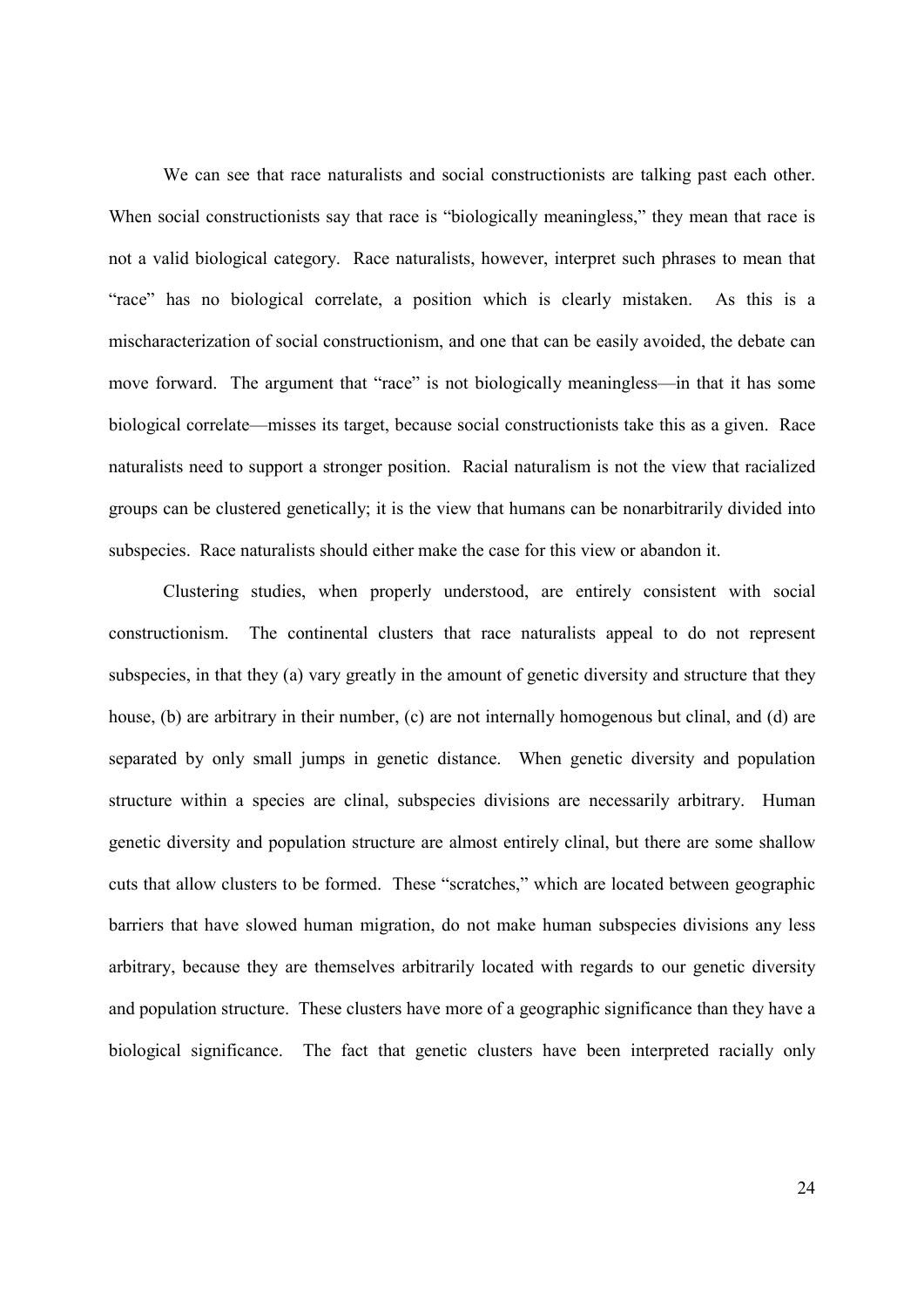supports social constructionism, in that it shows how readily we invest superficial biological difference with racial meaning.

Adam Hochman

University of Sydney

-

<sup>1</sup> The UNESCO Statements had this effect despite the fact that they rejected racist science, but not the concept of race, which was reconceptualized in population genetic terms. For both the 1950 and 1951 statements, see *The Race Concept: Results of an Inquiry* (Paris: UNESCO, 1952). <sup>2</sup> Richard Lewontin, "The Apportionment of Human Diversity," in Theodosius Dobzhansky, Max K. Hecht, and William C. Steere, eds., *Evolutionary Biology, Volume 6* (New York: Appleton-Century-Crofts, 1972), pp. 381–98.

<sup>3</sup> Jeffry B. Mitton, "Genetic Differentiation of Races of Man as Judged by Single-Locus and Multilocus Analyses," *The American Naturalist*, CXI, 978 (March–April 1977): 203–12.

4 A. W. F. Edwards, "Human Genetic Diversity: Lewontin's Fallacy," *Bioessays*, XXV, 8 (August 2003): 798–801.

<sup>5</sup> This was pointed out by Neven Sesardic in his "Race: A Social Destruction of a Biological Concept," *Biology and Philosophy*, XXV, 2 (March 2010): 143–62.

6 Noah A. Rosenberg et al., "Genetic Structure of Human Populations," *Science*, CCXCVIII, 5602 (Dec. 20, 2002): 2381–85.

7 Sesardic, *op. cit*.

8 Henry Harpending, review of *Taboo: Why Black Athletes Dominate Sports and Why We're Afraid to Talk About It*, by Jon Entine, *Population and Environment*, XXII, 1 (September 2000): 83–89.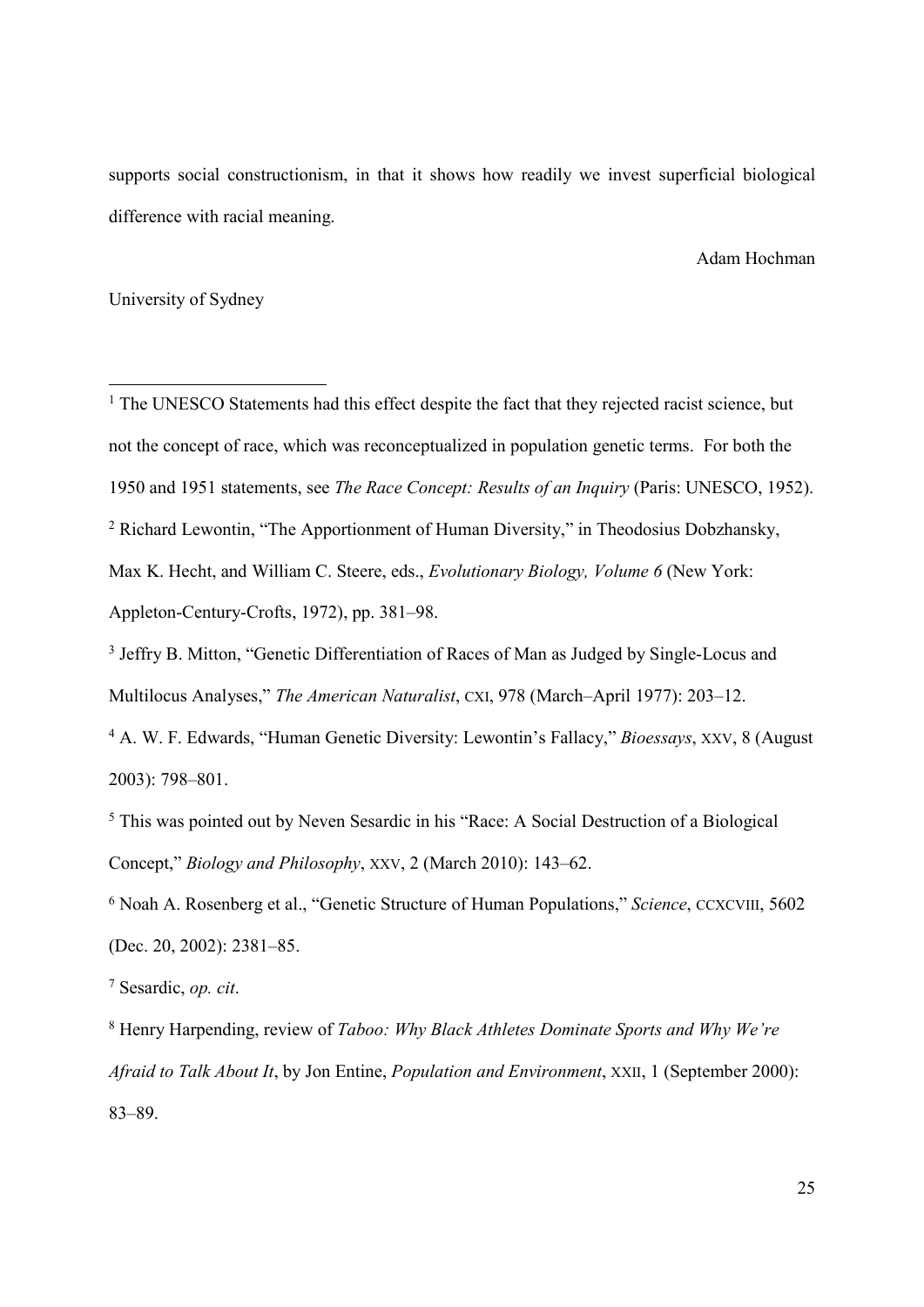9 Robin O. Andreasen, "The Cladistic Race Concept: A Defense," *Biology and Philosophy*, XIX, 3 (June 2004): 425–42.

-

<sup>10</sup> Philip Kitcher, "Race, Ethnicity, Biology, Culture," in Leonard Harris, ed., *Racism* (Amherst, NY: Prometheus, 1999), pp. 87–117. Kitcher now rejects this account of race in favor of a pragmatist approach. See his "Does 'Race' Have a Future?" *Philosophy and Public Affairs*, XXXV, 4 (Autumn 2007): 293–317.

<sup>11</sup> Massimo Pigliucci and Jonathan Kaplan, "On the Concept of Biological Race and Its Applicability to Humans," *Philosophy of Science*, LXX, 5 (December 2003): 1161–72.

<sup>12</sup> Coined by Ian Hacking in "Why Race Still Matters," *Dædalus*, CXXXIV, 1 (Winter 2005): 102– 16.

<sup>13</sup> Edward O. Wilson and William L. Brown, Jr., "The Subspecies Concept and Its Taxonomic Application," *Systematic Zoology*, II, 3 (September 1953): 97–111, at p. 100.

<sup>14</sup> Robert M. Zink, "The Role of Subspecies in Obscuring Avian Biological Diversity and Misleading Conservation Policy," *Proceedings of the Royal Society of London B: Biological Sciences*, CCLXXI, 1539 (Mar. 22, 2004): 561–64, at p. 561.

<sup>15</sup> See, for example, Kevin de Oueiroz and David A. Good, "Phenetic Clustering in Biology: A Critique," *The Quarterly Review of Biology*, LXXII, 1 (March 1997): 3–30.

<sup>16</sup> Daniel G. Mulcahy, "Phylogeography and Species Boundaries of the Western North American Nightsnake (*Hypsiglena Torquata*): Revisiting the Subspecies Concept," *Molecular* 

*Phylogenetics and Evolution*, XLVI, 3 (March 2008): 1095–115, at p. 1095.

<sup>17</sup> Guido Barbujani, "Human Races: Classifying People vs Understanding Diversity," *Current Genomics*, VI, 4 (June 2005): 215–26, at p. 215.

18 Sesardic (*op. cit.*), for instance, criticizes "pure" social constructionism.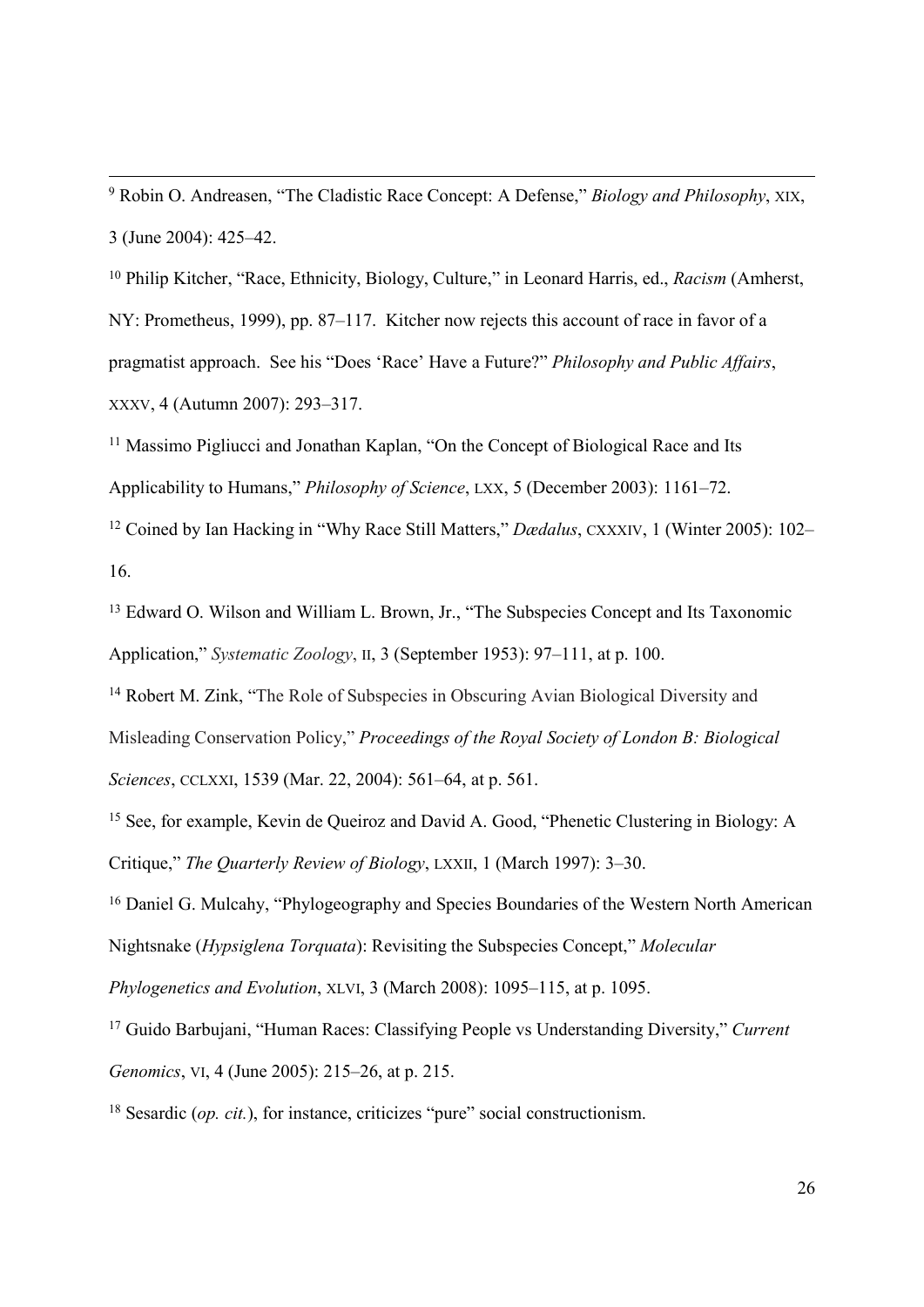<sup>19</sup> Lisa Gannett, "Questions Asked and Unasked: How by Worrying Less About the 'Really

Real' Philosophers of Science Might Better Contribute to Debates about Genetics and Race,"

*Synthese*, CLXXVII, 3 (December 2010): 363–85, at p. 375.

<sup>20</sup> Kitcher, "Does 'Race' Have a Future?" p. 299.

<sup>21</sup> See Stephen Ousley, Richard Jantz, and Donna Freid, "Understanding Race and Human Variation: Why Forensic Anthropologists Are Good at Identifying Race," *American Journal of Physical Anthropology*, CXXXIX, 1 (May 2009): 68–76.

<sup>22</sup> Gannett, *op. cit.*, pp. 382–83.

<sup>23</sup> Lewontin, *op. cit.*, p. 397.

-

<sup>24</sup> See Barbujani et al., "An Apportionment of Human DNA Diversity," *Proceedings of the National Academy of Sciences of the United States of America*, XCIV, 9 (April 1997): 4516–19;

L. B. Jorde et al., "The Distribution of Human Genetic Diversity: A Comparison Of

Mitochondrial, Autosomal, and Y-Chromosome Data," *The American Journal of Human* 

*Genetics*, LXVI, 3 (March 2000): 979–88; Rosenberg et al., *op. cit*.

<sup>25</sup> See Neil Risch et al., "Categorization of Humans in Biomedical Research: Genes, Race and Disease," *Genome Biology*, III, 7 (2002): 1–12, at p. 3.

<sup>26</sup> Rosenberg et al., *op. cit*.

<sup>27</sup> See Barbujani, "Human Races: Classifying People vs Understanding Diversity."

<sup>28</sup> See Sewall Wright, *Evolution and the Genetics of Populations, Volume 4: Variability within and among Natural Populations* (Chicago: University Press, 1984); Alan R. Templeton, "Human Races: A Genetic and Evolutionary Perspective," *American Anthropologist*, C, 3 (September 1998): 632–50; Rick A. Kittles and Kenneth M. Weiss, "Race, Ancestry, and Genes: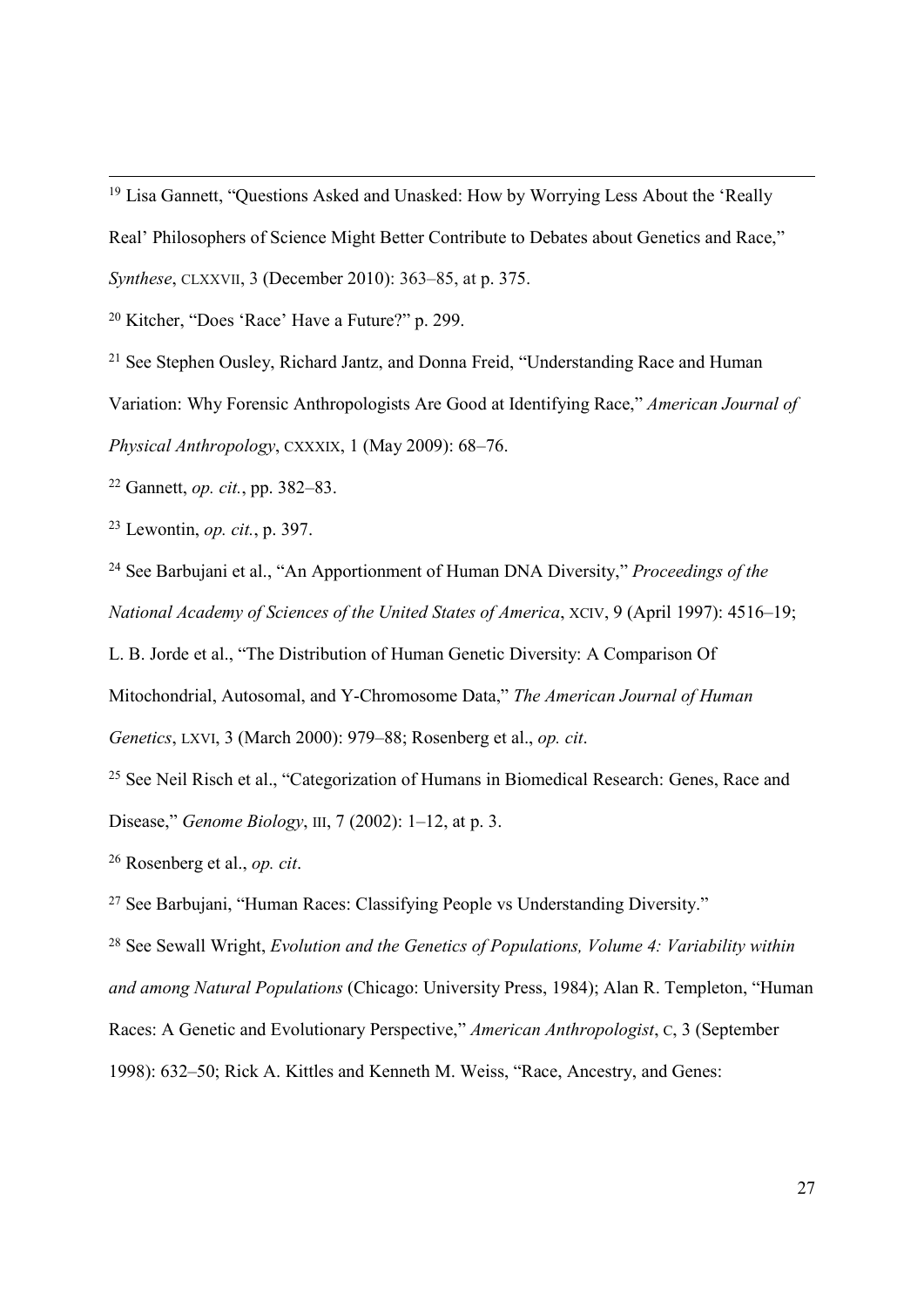Implications for Defining Disease Risk," *Annual Review of Genomics and Human Genetics*, IV, 1 (September 2003): 33–67.

<sup>29</sup> See Templeton, *op. cit.*, and Kittles and Weiss, *op. cit*.

<sup>30</sup> Jonathan K. Pritchard, Matthew Stephens, and Peter Donnelly, "Inference of Population

Structure Using Multilocus Genotype Data," *Genetics*, CLV, 2 (June 2000): 945–59.

<sup>31</sup> See also Jorde and Stephen P. Wooding, "Genetic Variation, Classification and 'Race',"

*Nature Genetics*, XXXVI, 11S (November 2004): S28–S33.

<sup>32</sup> Edwards, *op. cit.*, p. 799.

<sup>33</sup> *Ibid.*, p. 800.

-

<sup>34</sup> *Ibid.*, p. 801.

<sup>35</sup> See Rosenberg et al., "Clines, Clusters, and the Effect of Study Design on the Inference of Human Population Structure," *PLoS Genetics*, I, 6 (December 2005): 660–71; Lori J. Lawson Handley et al., "Going the Distance: Human Population Genetics in a Clinal World," *TRENDS in Genetics*, XXIII, 9 (September 2007): 432–39.

<sup>36</sup> Sesardic, *op. cit.*, p. 148.

<sup>37</sup> See Gannett, *op. cit.*, and Kitcher, "Does 'Race' Have a Future?" for arguments against this view.

<sup>38</sup> This is because transpiration of water is necessary for photosynthesis and these crops have different photosynthetic pathways.

<sup>39</sup> Rosenberg et al., "Clines, Clusters, and the Effect of Study Design on the Inference of Human Population Structure," p. 669.

40 Sesardic, *op. cit.*, p. 156.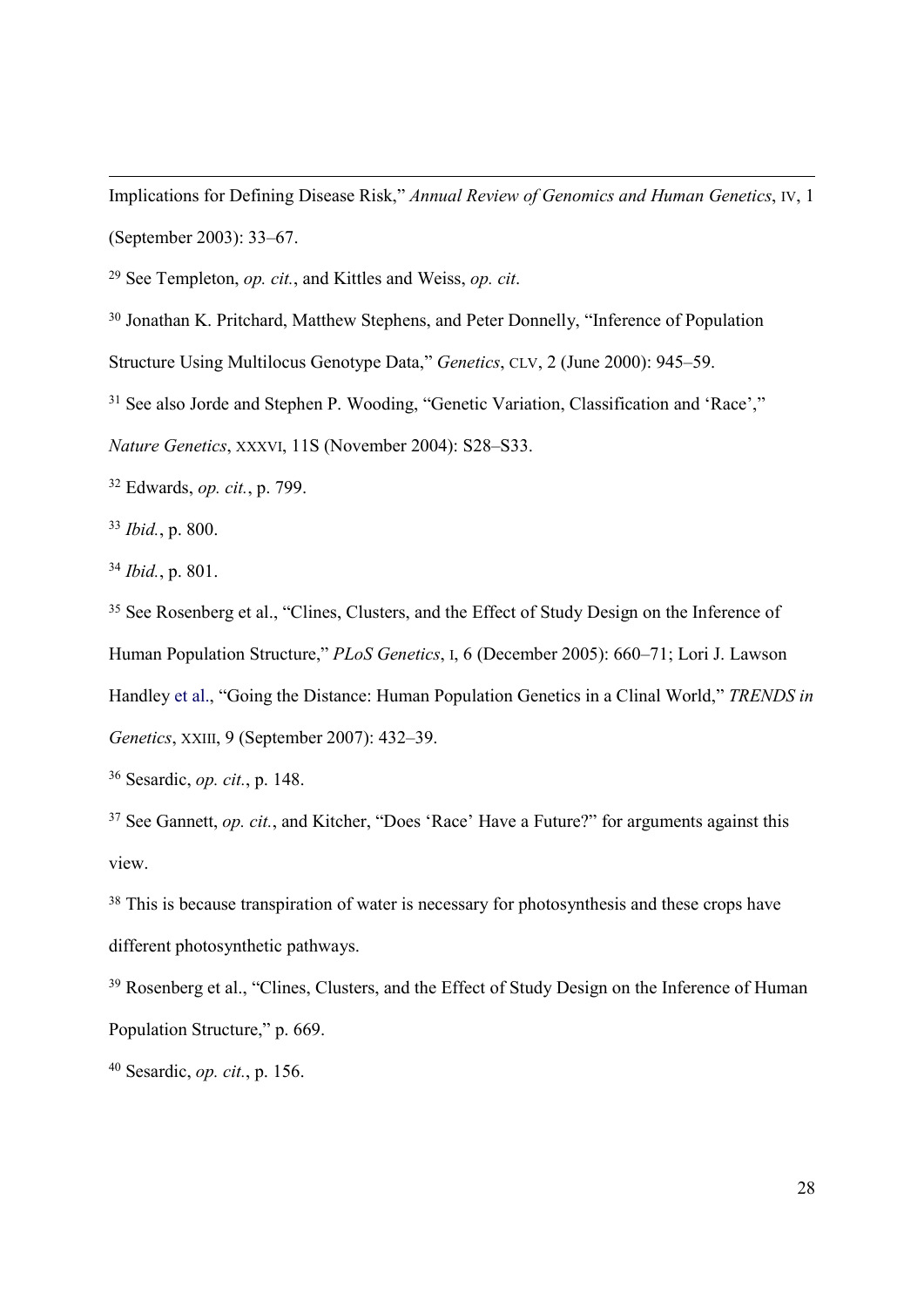<sup>41</sup> For example, lactose intolerance affects Europeans and Africans; the missing CCR5 allele that confers HIV resistance protects Asians as well as Europeans; and the hemoglobin S allele that confers malaria resistance is present in sub-Saharan Africans, southern Europeans, Indians, and peoples from the Middle East.

<sup>42</sup> Kitcher, "Does 'Race' Have a Future?"

<sup>43</sup> Armand Marie Leroi, "A Family Tree in Every Gene," *Journal of Genetics*, LXXXIV, 1 (April 2005): 3–6.

<sup>44</sup> *Ibid.*, p. 5.

-

<sup>45</sup> David Serre and Svante Pääbo, "Evidence for Gradients of Human Genetic Diversity Within and Among Continents," *Genome Research*, XIV, 9 (September 2004): 1679–85.

<sup>46</sup> Rosenberg et al., "Clines, Clusters, and the Effect of Study Design on the Inference of Human Population Structure."

<sup>47</sup> *Ibid.*, p. 661.

<sup>48</sup> *Ibid.*, p. 668.

<sup>49</sup> See Sarah A. Tishkoff and Scott M. Williams, "Genetic Analysis of African Populations: Human Evolution and Complex Disease," *Nature Reviews Genetics*, III, 8 (August 2002): 611– 21.

<sup>50</sup> Ning Yu et al., "Larger Genetic Differences Within Africans Than Between Africans and Eurasians," *Genetics*, CLXI, 1 (May 2002): 269–74.

<sup>51</sup> Tishkoff et al., "The Genetic Structure and History of Africans and African Americans," *Science*, CCCXXIV, 5930 (May 22, 2009): 1035–44.

<sup>52</sup> See Handley et al., *op. cit*.

<sup>53</sup> *Ibid.*, p. 435.